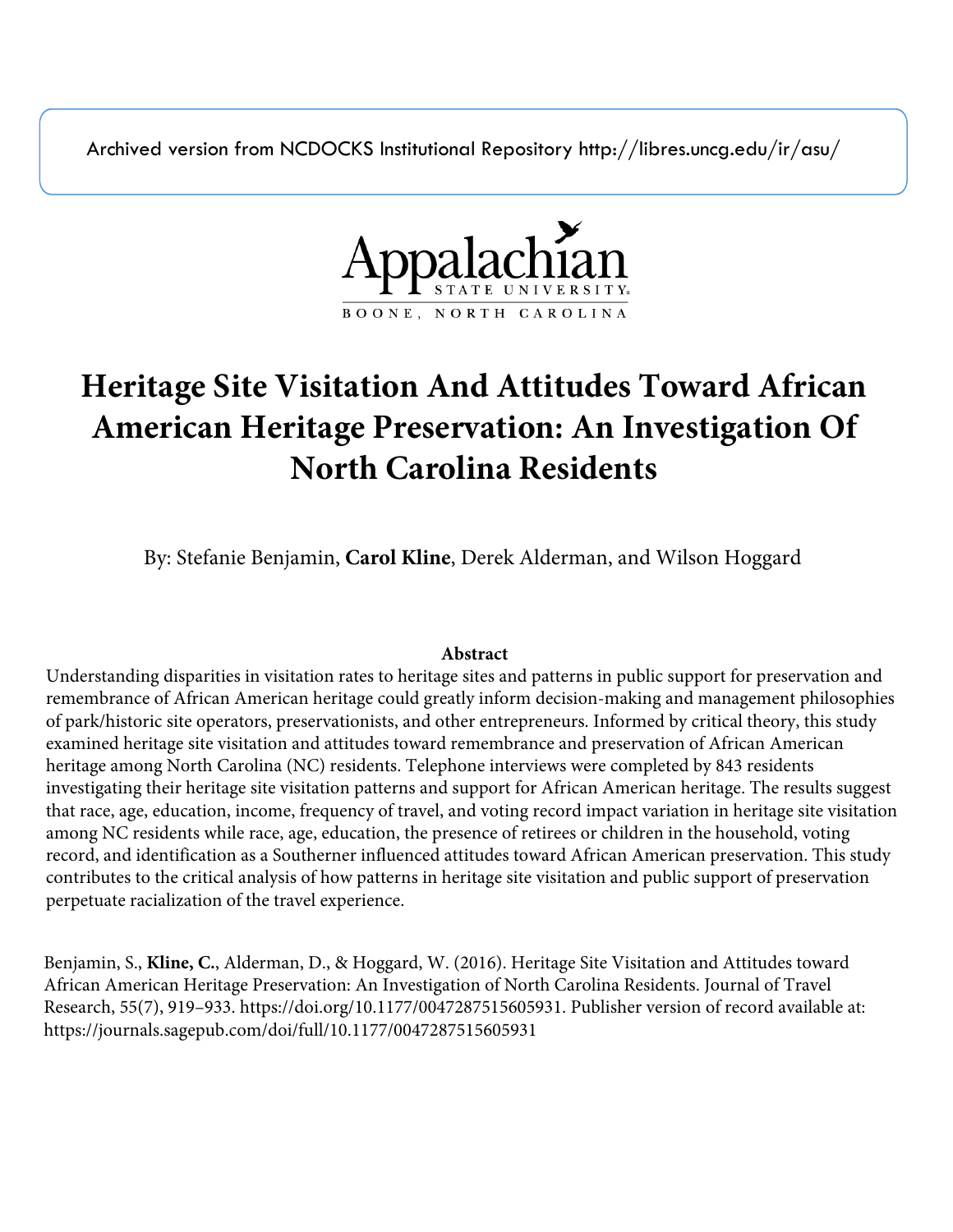# **Heritage Site Visitation and Attitudes toward African American Heritage Preservation: An Investigation of North Carolina Residents**

 $\mathsf{Stefanie}\ \mathsf{Benjamin}^!$ , Carol Kline<sup>2</sup>, Derek Alderman<sup>3</sup>, **and Wilson Hoggard4**

#### **Abstract**

Understanding disparities in visitation rates to heritage sites and patterns in public support for preservation and remembrance of African American heritage could greatly inform decision-making and management philosophies of park/historic site operators, preservationists, and other entrepreneurs. Informed by critical theory, this study examined heritage site visitation and attitudes toward remembrance and preservation of African American heritage among North Carolina (NC) residents. Telephone interviews were completed by 843 residents investigating their heritage site visitation patterns and support for African American heritage. The results suggest that race, age, education, income, frequency of travel, and voting record impact variation in heritage site visitation among NC residents while race, age, education, the presence of retirees or children in the household, voting record, and identification as a Southerner influenced attitudes toward African American preservation. This study contributes to the critical analysis of how patterns in heritage site visitation and public support of preservation perpetuate racialization of the travel experience.

#### **Keywords**

critical theory, heritage tourism, historic site preservation, African American preservation, Civil War sites

#### **Introduction**

Heritage has been defined in numerous ways and represents a strong desire to understand who we are in order to share that knowledge with others. Canton and Santos (2007) posit that heritage tourism is an important and growing segment of tourism worldwide. Furthermore, Alderman and Inwood (2013) argue that, "Heritage has become a global industry that sells the past to promote tourism and development, feeding a rampant consumer appetite for things retro, restored, and re-enacted" (p. 187). While heritage has a global appeal, not all social groups participate in the heritage industry equally. Tunbridge and Ashworth (1996) suggest that heritage is inherently "dissonant" and characterized by a lack of consistency or agreement in the way people produce and consume the past in the present. Alderman (2013) states that "tourism shapes and is shaped by racial inequalities" (p. 376). And Schmalz and Mowatt (2014) call for more attention to the "complex and . . . discomforting lens" of oppression and privilege in parks, recreation, tourism and leisure (p. 245). While certain representations of heritage can evoke feelings of identity and belonging for some groups, those same representations can be a source of alienation and exclusion for others. For example, in analyzing the revitalization of the tourism industry post Hurricane Katrina, Thomas (2014) writes, "What is at stake in this battle over historical memory of Hurricane Katrina is the very future of black New Orleans and its place in the nation" (p. 128).

The landscape of American heritage tourism and preservation has long been defined by racial and class politics that define what and who is worthy of commemoration, traditionally sending a message that nonwhites matter less or in some

#### **Corresponding Author:**

<sup>&</sup>lt;sup>1</sup>Department of Retail, Hospitality & Tourism Management, College of Education, Health & Human Sciences, University of Tennessee, Knoxville, TN, USA

 $2$ Department of Management, Walker College of Business, Appalachian State University, Boone, NC, USA

 $^3$ Department of Geography, University of Tennessee, Knoxville, TN, USA <sup>4</sup>Center for Sustainability: Tourism, Natural Resources, and the Built Environment, College of Engineering and Technology, East Carolina University, Greenville, NC, USA

Stefanie Benjamin, Department of Retail, Hospitality & Tourism Management, College of Education, Health & Human Sciences, University of Tennessee, Knoxville, TN, USA. Email: stefkate@gmail.com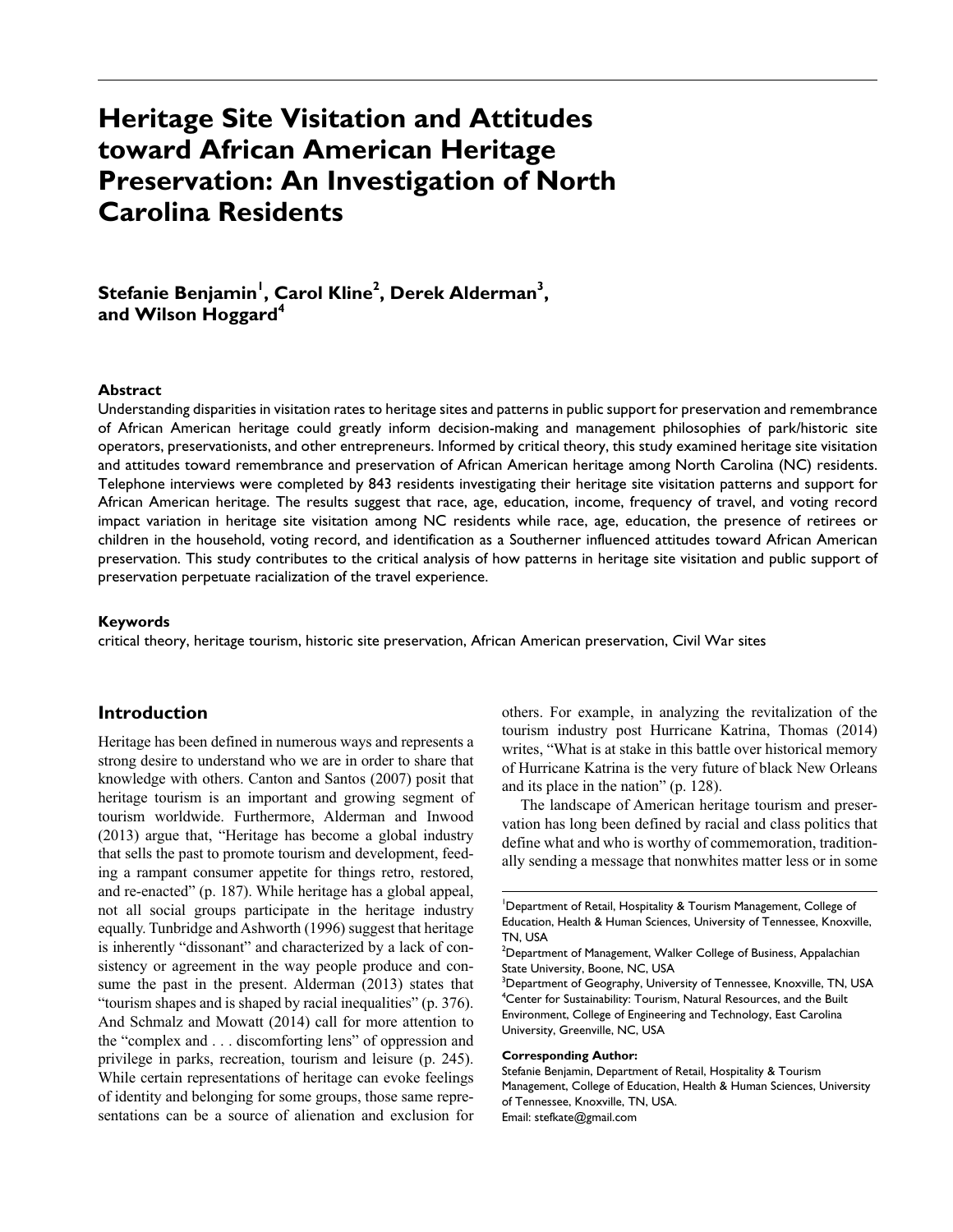cases do not belong at all (Loewen 1999). Therefore, this landscape is characterized by racially and ethnically uneven engagement, and African Americans in particular develop travel patterns as a "defensive mechanism" against potential instances of racism (Lee and Scott 2015, 2). The limited participation of minorities at U.S. heritage sites, including national parks, has emerged as an important research theme and public policy issue over the past decade (Agarwal and Yochum 1999; Erickson, Johnson, and Kivel 2009; Floyd 1999; Lawton and Weaver 2008; Philipp 1994). Weber and Sultana (2013) provide a recent review of these theories, which emphasize socioeconomic constraints within the minority community, the different identities and upbringing of minorities, the legacy of discrimination and elitism at destinations, and the location of minority populations relative to attractions. However, proximity does not ensure visitation, a point that Lawton and Weaver (2008) made when finding that more than one-half of the local African American population in Columbia, South Carolina, had never stepped foot in the nearby Congaree National Park.

The National Park System is increasingly concerned with issues of diversity, and some parks have made greater moves toward addressing minority heritage themes, although the project is far from complete. Within the tourism industry more broadly, we are seeing growth in the number of preserved sites, memorials, and festivals dedicated to promoting the histories and identities of African Americans and other historically marginalized groups. This is due, in part, to the increasing market importance of the minority traveler, but it is also in reaction to a new model of social history interpretation that seeks to offer tourists, including white travelers, a view of the past from the perspective of women, the working class, and people of color. While these heritage tourism destinations were certainly built to spur economic development, they also originated out of a political activism to elevate the public identity of minority groups (Dwyer and Alderman 2008).

The contemporary heritage tourism industry in the United States consists of sites of historical and continuing racial and ethnic exclusion but also places of minority inclusion and expression. Arguably, no other region illustrates these complexities and contradictions more than the southeastern United States, where the political economy of tourism and hospitality is particularly racialized (Alderman and Modlin 2013). It is a region in which the Civil War battle sites and antebellum plantation house museums still have great iconic power, even as many of them continue to romanticize slave life or fail to mention it altogether. Yet, the region is also the host of growing numbers of memorials and museums dedicated to the Civil Rights Movement and stories of black freedom struggles during Jim Crow and slavery (e.g., the Underground Railroad). According to Dwyer, Butler, and Carter (2013), the southern heritage tourism landscape is undergoing significant change with respect to acknowledging the history of racial oppression and struggle, even at

some antebellum and Civil War sites. As they demonstrate, it is important to understand the characteristics of visitors to heritage sites and to recognize that the recasting of heritage tourism to include an African American presence is not a simple process; the public holds differing views about how much or little should be said about race and racism. These differing views do not simply signal variation in consumer preference but reflect and frame "the political environment within the tourism industry operates, as well as issues of planning and control" (Tribe 2008, 249).

Heritage site management and historic preservation are important sociocultural components of tourism. As such, they influence and are influenced by the social power, politics, and inequalities that characterize the travel experience. Indeed, recent work documents how African American travel patterns—particular to heritage tourism sites—continue to be influenced by a perceived fear of racial discrimination, realized and potential (Lee and Scott 2015). Although moved by the desire to understand the nature of heritage tourism management, we are chiefly concerned with gauging public support for preservation and remembrance of African American heritage and taking these attitudes into account when planning, designing, and managing tourist products and destinations. Kibby (2000) purports that heritage tourism can be defined as tourism that engages with the cultural tradition of a particular location. Consequently, this work contributes broadly to tourism studies by placing a focus on the understanding and management of heritage tourism as a social phenomenon.

# **Theoretical Context and Purpose of Paper**

The study is informed by Critical Theory (CT), which offers a lens to explore issues of power, voice, domination, ideology, autonomy, and agency (Kincheloe and McLaren 2003). CT is not new to tourism research; however, it has gained significant traction only in the last decade, perhaps in part due to the biennial Critical Tourism Studies conference first organized in 2005. CT has informed issues of sexual harassment (Kensbock et al. 2015), volunteer tourism (McGehee 2012), post-conflict tourism (Causevic and Lynch 2011), disaster tourism (Gotham 2007), sex tourism (Hemming 2005), and climate change (Nilsen and Ellingsen 2015) to name a few. In 2008, Tribe outlined the importance of CT to both tourism research and management, and in modifying Kincheloe and McLaren's work (2003), identified 11 domains of CT. Our study seeps into several of these domains, primarily critical enlightenment, critique of technical rationality; ideology; discursive power; culture, power, and domination; and cultural pedagogy.

Power is a fundamental issue to be explored, and according to Tribe, a critical approach to tourism "would seek to expose whose interests are served and how power operates in particular formations of tourism as well as in the process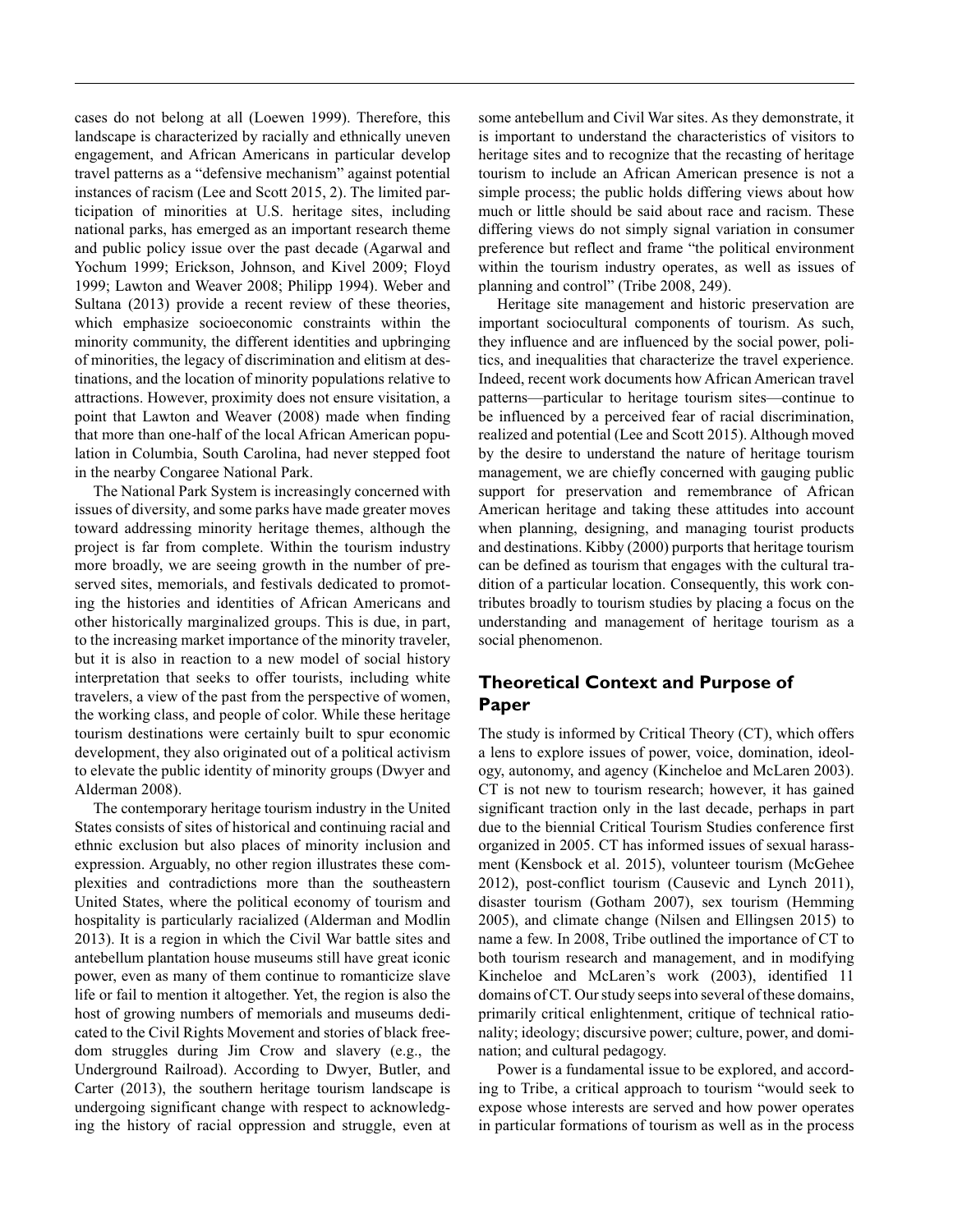of research" (p. 246). Additionally, CT is a way to transform the way in which *people perceive the world*, and critical research is imperative to contribute to a more progressive management and governance of tourism. Essentially, Tribe posits that critical tourism aims for "understanding, belonging, being, emancipation, and accommodation in and with the world" (2008, 254). Using CT as a theoretical framework, our study explores how patterns in heritage site visitation and public support of preservation may perpetuate a racialization of the travel experience. Recognizing how travel experiences become racialized is important to understanding tourism's role in creating patterns of racial hierarchy and inequality, but also the industry's potential to become a platform for resisting racial exclusion and the normative power of white privilege.

Understanding disparities in visitation rates to heritage sites and patterns in public support for the preservation and remembrance of African American heritage would greatly inform the decision-making and management philosophies of park and historic site operators, preservationists, tourism marketers, and other entrepreneurs. These industry leaders and practitioners are under growing pressure, and rightly so, to be more sensitive to issues of diversity and socially responsible business practices. Moreover, equity, fairness, and social justice are of increasing interest among tourism scholars, some of whom assert that tourism has the potential to bring historically divided groups together, address ingrained racial divisions, and facilitate minority empowerment (Barton and Leonard 2010). It is out of this practical and political context that this study reports the results of a statewide telephone survey of North Carolina residents, recognizing that the tourism literatures have carried out few surveys that so explicitly address race and racial attitudes. The survey explores what types of heritage sites people typically visit, and people's feelings about African American heritage protection and remembrance, and analyzes the relationship of visitation and preservation attitudes to various personal and social characteristics of respondents, including race/ethnicity, generational cohort, and broader political views. Furthermore, the authors assert that heritage tourism falls under the sustainable tourism umbrella exploring the broader social implications of specific heritage sites. Specifically, the research questions are as follows:

- 1. How do demographic, household, and psychographic variables correlate with heritage site visitation?
- 2. How do demographic, household, and psychographic variables correlate with attitudes toward/interests in African American heritage preservation?

North Carolina (NC) is a major destination for the nation's minority tourists and serves as a "microcosm" of the broader shifts in heritage and racial power taking place in the South and the United States. NC is the home of a major civil rights museum and several destinations connected with the Underground Railroad. Tourism officials have heavily promoted the NC Civil War Sesquicentennial (2011–2015), and the state claims a multitude of plantation historic sites open for tours. In the case of some plantation house museums and Civil War anniversary activities, efforts have been made to include slavery and the African American experience, although it would be unfair to characterize these efforts as a watershed change; widely apparent inequities of the African American story within many state heritage sites still exist (Alderman and Modlin 2013).

Like much of the southeastern United States, NC has been engaged in debates about what it means to be a southerner and whether traditional expressions of southern heritage (e.g., Civil War, Confederacy, plantations) have tended to discriminate against African Americans. The state has also been embroiled in debates over same-sex marriages, leading to the passage of a constitutional amendment banning these unions. We believe that perceptions and valuations about heritage, especially with regard to minority identities and histories, are couched within broader political and ideological contexts and worldviews. Hence, this study examines heritage site visitation patterns and support for African American heritage in relation to respondents' identification as a "southerner," their level of religious engagement, and whether they voted for the state constitutional amendment banning same-sex marriage.

# **Background**

Shinew, Floyd, and Parry (2004) suggest that "understanding the relationship between constraints and race is important not only for furthering our knowledge of access, choice and enjoyment of leisure pursuits, but also for gaining greater insight into broader societal issues surrounding race" (p. 182). Even after the passage of the 1964 Civil Rights Act, communities of color have remained "apprehensive" travelers and continue to avoid visiting certain heritage and park destinations (Carter 2008). Researchers have developed and employed a number of theories to understand why (Floyd 1999). Carter (2008) recognizes the powerful role that memory and socialization play in shaping travel patterns, in that the history of racism endures in the minds of some African Americans who perceive travel space in racialized and unwelcoming terms. Research has found that feelings of racial acceptance directly affect the tourism choices of African Americans (Philipp 1999).

This sense of acceptance does not exist simply in the minds of African Americans, but is something that heritage sites create through marketing and historical interpretation (Buzinde and Santos 2009). Plantation house museums, in particular, typically abridge the negativity of slavery with, "noble tales describing the lives of the plantation owners and the architectural intricacies of their homes" (Buzinde and Santos 2009, 439). Butler, Carter, and Dwyer (2008) examined Laura Plantation in Louisiana as a case study in order to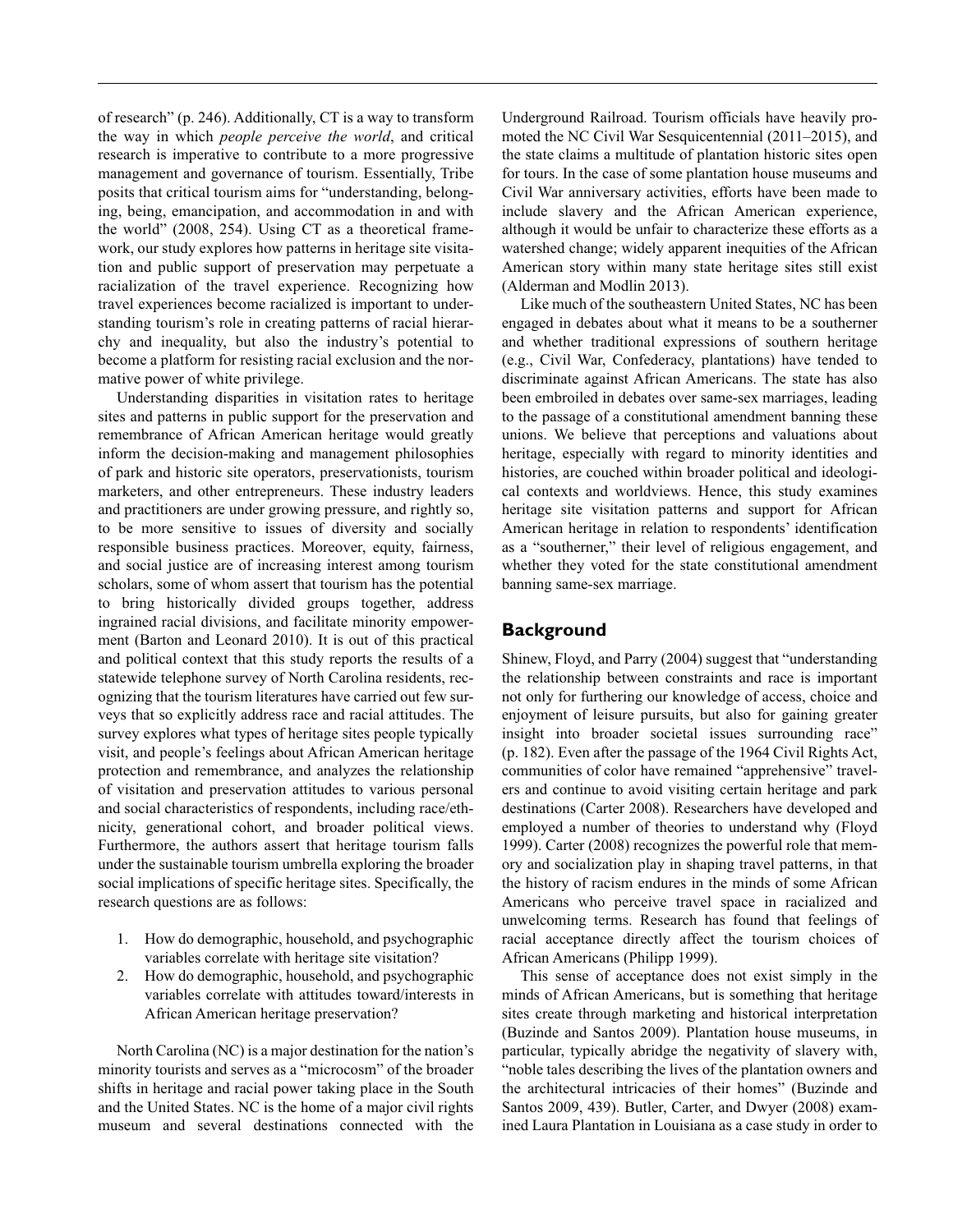understand how the landscape and the stories were portrayed to tourists. They investigated visitor preferences and demographics through an exit survey that concluded the majority of visitors were white females with a high level of education and a gross income of \$100,000 or more a year. White participants were most interested in architecture, but not interested in the topic of slavery. African American tourists showed a much greater interest in slavery. Case studies that specifically investigate plantation sites and visitor preferences solidify how dominant cultures, like the white elite class, have influenced historical narratives in order to silence "uncomfortable" truths and paint a romanticized picture of how they want to imagine plantation life, even if it may offend potential African Americans visitors (Buzinde and Santos 2009).

While some destinations have traditionally silenced a black sense of place, other heritage sites are being developed that offer a narration of African American heritage that appeals to minority visitors (Gotham 2011). For example, New Orleans instituted the Louisiana Black Culture Commission and the Division of Black Culture promoting African American Heritage (Gotham 2011). South Carolina created a heritage tourism industry promoting Gullah Geechee traditions. Alabama became the first state to market their Civil Rights history by creating a heritage trail that included a reenactment of the Edmund Pettus Bridge crossing as well as other African American Heritage activities (Eskew 2001). Alabama also built a Civil Rights Museum that, in its first year of operation, drew 200,000 visitors more than any other state Civil Rights Museum. As Goodman (2000, 1062) writes, "instead of focusing on why people from privileged groups don't support equity, I have been exploring what motivates people to do so. Why do some people from dominant groups act as allies, supporting the rights of an oppressed group of which they are not part?" It is our hope that the current study can shed light on the who and some of the why that dominant social groups visit African American heritage sites and support African American heritage preservation. Our interest in exploring feelings of North Carolinians about the preservation and remembrance of African American heritage accompanies a recognition that researchers have tended to study historic site preservation, with relatively less attention given to preservation attitudes of the public. The National Historic Preservation Act in 1966 helped more than 100 U.S. cities form preservation commissions. In the past, preservation was completed in order to maintain architectural history canons and fulfill what historical associations felt appropriate to save (Mason 2003). The majority of literature focusing on preservation attitudes has been physically located within cities as a result of old structures that are still intact (Barthel 1989; Mason 2003). However, the African American community has been directly affected from city preservation since their neighborhoods have been located in downtown districts that deteriorated. Barthel (1989) noted that what gets preserved and interpreted "depends upon a class structure of society and the related social mapping of time and place" (p. 88). Landscapes have been physically changed by dominant cultures in order to make room for gentrification. Using CT as a lens, this study investigates how power influences certain groups to preserve specific spaces and places.

Preservationists, according to Mason (2003, 70), "will only act on what is valuable to them." Therefore, it is important to understand the attitudes of various stakeholders and what power they may hold in order to decide what should be preserved. Coeterier (2002) investigated this very question of whether residents should have a voice in deciding what should be preserved. He concluded that lay people should have an opinion and vote on preservation since their "value of these buildings goes beyond historiography" (p. 121). However, residents may differ from other stakeholders like developers or others who seek profits from preservation projects, whereas different "community advocates (wealthy or disadvantaged) attempt to block undesirable development" (Mason 2003, 64). It is important to recognize that historical preservation is a planning technique and it is difficult to separate preservation from the politics of shaping urban space and the power relations of defining whose histories matter most within cities. For this reason, we are exploring visitation patterns and preservation attitudes of residents, determining the overall sentiment of the sample, and examining the differences within. First, we must understand *who* is the driving force in regards to preservation decisions. There are varied theories as to *why* people deem certain objects or histories more important to preserve over others (Goodman 2000; Koziol 2008); however, it stands to reason that we cannot learn the *why* until we have a better grasp on the *who*.

Understanding the types of heritage sites visited by North Carolina residents arises out of a desire to examine racial disparities in heritage visitation patterns. Recently, scholars have turned their attention to the lack of visitation of people of color to heritage sites, with special attention on the lack of a minority presence at National Parks (Barton and Leonard 2010; Buzinde and Santos 2009; Erickson, Johson, and Kivel 2009; Weber and Sultana 2013). Approximately 91% of National Park visitors are white while minority populations, such as African Americans, constituted 3.8% (Erickson, Johnson, and Kivel 2009). This attendance pattern is emblematic of broader differences in leisure travel patterns. Carter (2008, 266) noted that African Americans tend not to deviate from their itineraries and are "more likely than Whites to limit their visits to destinations recommended to them by family members, friends and acquaintances," demonstrating how constrained travel preferences and patterns become entrenched and compounded over time and space.

The first four hypotheses of this study are as follows:

*Hypothesis 1*: Sociodemographic variables such as gender, age, race, and education will not impact the respondent's African American heritage site visitation patterns.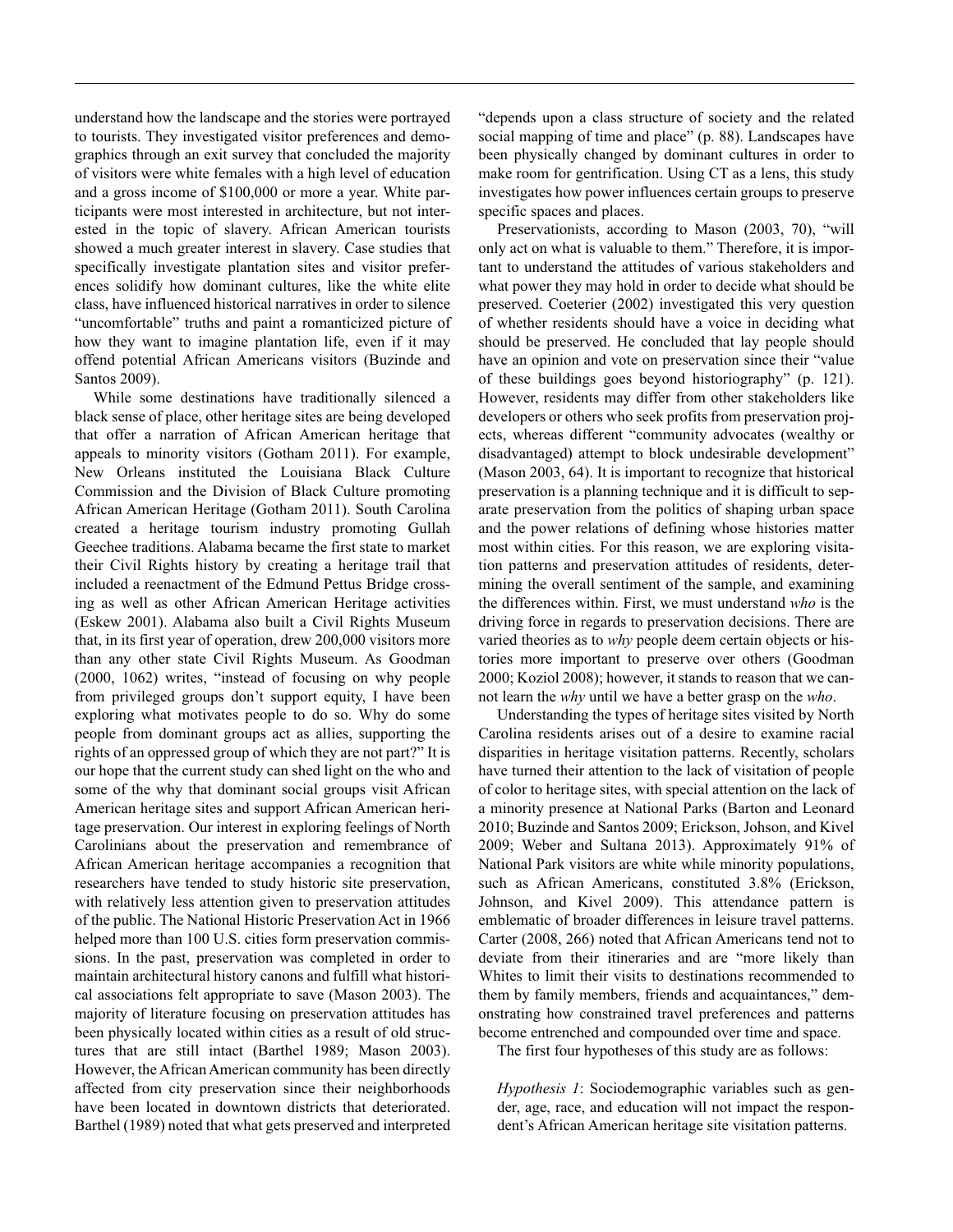*Hypothesis 2*: Sociodemographic variables such as gender, age, race, and education will not impact the respondent's attitudes about African American heritage preservation.

*Hypothesis 3*: Household characteristics such as household income, residential setting, and household composition will not impact the respondent's African American heritage site visitation patterns.

*Hypothesis 4*: Household characteristics such as household income, residential setting, and household composition will not impact the respondent's attitudes about African American heritage preservation.

# *World View*

The term *world view* derives from the German word *Weltanschauung* which refers to the scaffold of ideas and beliefs through which an individual, group or culture interprets and interacts with the world. While Guba and Lincoln (1994, 109) were referring to a researcher's ontology when they wrote that through a CT lens a "virtual reality [is] shaped by social, political, cultural, economic, ethnic, and gender values [and] crystallized over time," we adopt this premise about the sample as well. Within this study, we examine voting activity, religious service attendance, travel experience, and self-identification as a "Southerner" as proxy indicators of world view. Each of these measures is part of a profile that we might use to understand who values African American heritage sites and heritage preservation. We recognize that even most seemingly innocent and rational consumption decision is embedded within the politics of identity and ideology.

Being a "Southerner" is a concept both geographically and culturally important to comprehend since living in the South might refer to speech, traditional cooking and lifestyles in the geographical region below the Mason Dixon Line. Geographically the word "Southerner" refers to people who reside for at least one-third of their life in Alabama, Arkansas, Florida, Georgia, Louisiana, Mississippi, North Carolina, South Carolina, Tennessee, Texas, or Virginia. The University of North Carolina administered the Southern Focus Poll from 1991 to 2001 in order to understand how Southern residents identify with the region. Griffin and Thompson (2003) found that "Hispanic, black and white, male and female, young and old—all discernibly identify with the region less in 2001 than 1991" (p. 58) and argue that being a Southerner is not as popular as it was in the past. Additionally, 95% of people polled that lived in the region with southern accents claim to be a Southerner. Consequently, new residents to the region will identify with the South less so than those individuals who have lived in the region their whole life. Abramowitz and Saunders (2006) give insight into how different races view themselves within different political groups. Southerners have identified themselves with the Republican platform and that "Democratic identification of Blacks, party identification is much more strongly related to voters' ideological orientations than to their social identities as defined by their group membership" (Abramowitz and Saunders 2006, 176).

People often identify being a Southerner if they lived in the region for the duration of their life. However, being a Southerner is also living in a culture that elicits several stereotypes, while also being connected with certain ideological and political dispositions that are arguably important to understanding visitation behaviors and attitudes toward remembrance and preservation of minority heritage.

Voting activity and preferences might also correlate with political activism and attitudes towards a liberal versus conservative agenda. On May 8, 2012, North Carolina voted on the subject of same-sex marriage. It marked the 30th state to adopt a ban on gay marriage, through an Amendment on the state constitution, stating that marriage is strictly between a man and a woman. More than 500,000 early voters cast ballots in defense of the sanctity of marriage by banning any other "domestic legal union" such as civil unions and domestic partnerships in North Carolina. The final percentage of votes came to 61.0% for Amendment One (banning samesex marriage) and 39.0% against (Waggoner 2012). Some speculate that the vote was generationally driven, where older voters, who tend to be more reliable voters, had greater attendance at the polls in order to back the amendment (Waggoner 2012). Voting activity is one measure of ideological predisposition and/or activism, and those who voted against Amendment One would be seen as having more liberal political views. Therefore, the authors wished to explore the relationship between respondents' political opinion, voting activity and heritage site visitation.

Religion is another variable that has been known to influence our behavior as consumers and travellers (Portia, Butler, and Arley 2003). Portia, Butler, and Arley (2003) suggest that the perception of a heritage sites should be based on a tourist's perception of the site in relation to their own heritage. They argue that that the tourists' religion and the level of their religious beliefs are linked to the meaning associated to the heritage site and their visitation patterns to that site. Religion of the tourist essentially acts as an indicator that may help to understand the meaning and value placed on a specific heritage site). Moreover, Portia, Butler, and Arley (2003) note, "It is the culture in which participants live that constructs the meaning associated with the site, and this lies at the core of the tourists' experience" (p. 358). Therefore, this article will investigate whether religious attributes have an influence within visitation at heritage sites along with other factors.

*Hypothesis 5*: Psychographic variables such as voting behavior, travel frequency, and attendance to religious services will not impact the respondent's African American heritage site visitation patterns.

*Hypothesis 6*: Psychographic variables such as voting behavior, travel frequency, and attendance to religious services will not impact the respondent's attitudes about African American heritage preservation.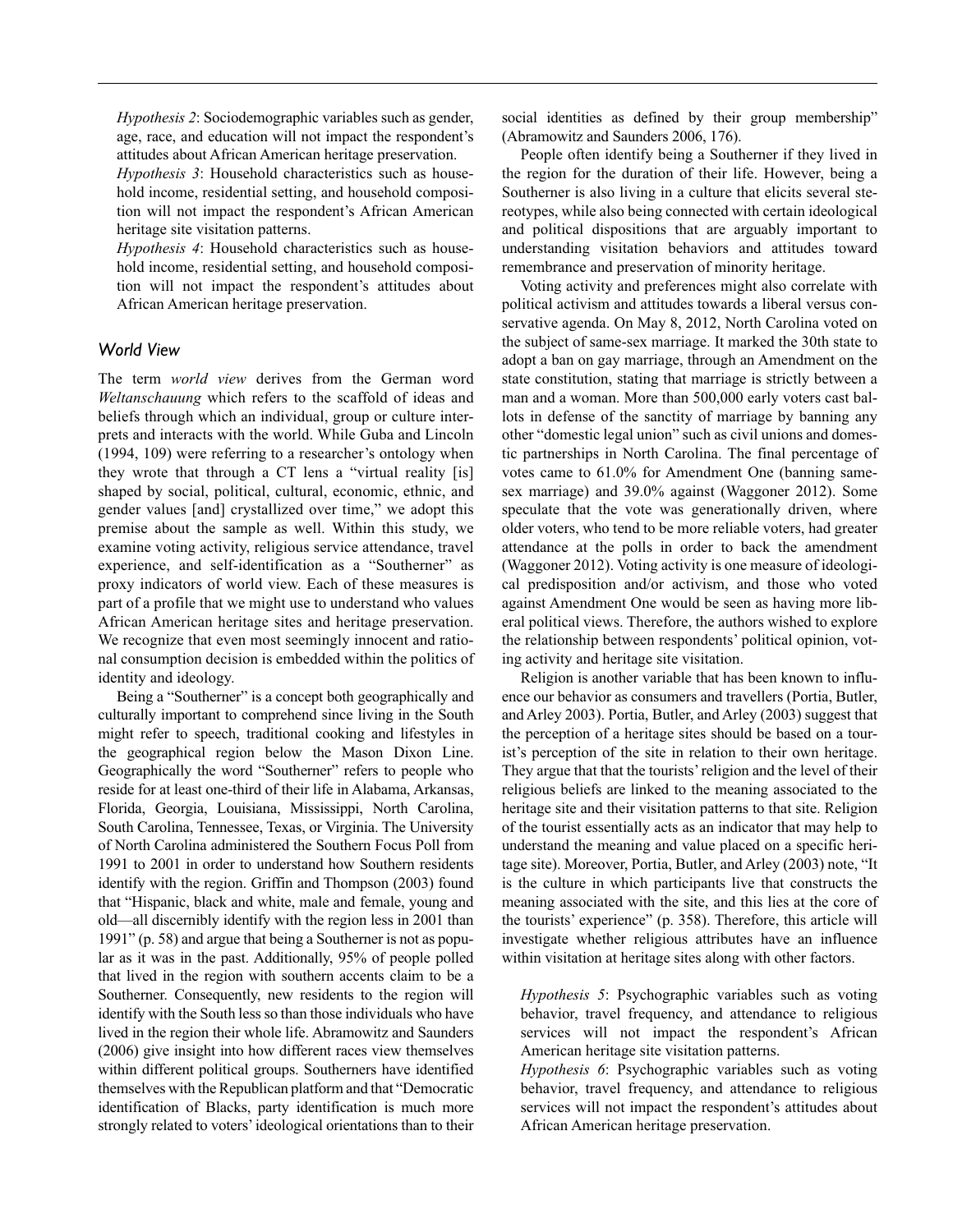### **Methods**

Our study was designed to examine heritage site visitation and attitudes toward the remembrance and preservation of African American heritage among the populace of NC. The data for the survey was collected from May 15th to June 20th, 2012. The survey questions were designed by the Sociology Department and the Center for Sustainable Tourism (CST) at East Carolina University. The landline telephone numbers for residents were purchased from a national survey research company, who provided 3,400 numbers; cell phone numbers were not used because the cost exceeded the project budget, responding on a cell phone has complications for both respondent and interviewer (i.e., the first question must be "Are you in a safe place to talk?") and in 2012 there was not as much concern about access to people who *only* used cell phones. The sample included both urban and rural residents from the 15 urban and 85 rural counties. Admittedly, while this rural/urban classification is current, gray area may exist in the counties that are classified as "rural" but are juxtaposed to urban counties.

The respondents were surveyed via a 10- to 30-minute telephone interview in the afternoon from 1:00 p.m. to 9:00 p.m. using two shifts of interviewers. Out of 4,400 telephone calls, 843 surveys were completed successfully (19.2% of the total phone calls made). Those refusing to participate numbered 1,343 people, or 30.5%, and those who could not be reached made up 47.7% (2,100 potential informants did not answer the phone or whose numbers were not in service or were fax numbers). The data were directly loaded onto Qualtrics after each interview to minimize the risk of human error. There were 32 questions, the majority being close-ended.

Sociodemographic, household and world view questions covered gender, education, marital status, age (generational cohort), household income and composition, religious affiliation, frequency of attending religious services, place of birth (inside or outside the US), race/ethnicity, self-identification as a "Southerner," and voting status on Amendment One were also catalogued. Tourist activity questions covered the general frequency of overnight travel (for any purpose) in the last two years and whether (yes/no) respondents had visited a Civil Rights memorial (*CRM*), a Civil War museum (*CWM*), a Southern plantation (*SP*), a festival celebrating African American heritage or culture (*AAF*), and an Underground Railroad site (*URS*). Questions about attitudes toward African American preservation and commemoration focused on asking respondents about their level of (dis)agreement on whether more should be done to protect African American sites (*Site Protection*), whether the history of slavery should be forgotten (*Best Forgotten*), whether they prefer to visit African American landmarks in person (*Visit in Person*), whether it is interesting to visit places where famous African Americans once lived (*Famous Lived*), and whether too much emphasis is placed on Civil Rights heritage (Too *Much* 

*Heritage*). The data were analyzed in SPSS 20.0. The Yates Continuity Correction (YCC) statistic was reported in all  $2\times 2$  chi-square tables to provide a conservative interpretation of the results.

#### **Results**

A majority of the respondents were female (66.3%), higher than the percentage of females in the state overall (51.3%). Compared to state demographic patterns, we had an overrepresentation of whites (78.3% of respondents vs. 71.9% of state) and an underrepresentation of African Americans (16.3% vs. 22%), Asians (0.6% vs. 1.5%), Hispanics (1.5% vs. 8.7%), and people born outside the United States (3.9% vs. 7.5%). Just over one-third of respondents (34.5%) were classified as Baby Boomers. While the generational cohort categories used here lend themselves to the spirit of the analysis, they are U.S.-centric and arguably do not fully capture the way attitudes, beliefs, and behaviors vary by age rather than generation. Almost half reported household incomes of less than US\$50,000, and four-fifths (42.5%) were college educated.

More than half of the respondents (52.9%) had at least one retired adult living in the household, and 28.3% had at least one child in the household. The majority of respondents (71.3%) reported that they attend religious services at least once a week, and about the same amount (73.5%) identified themselves as a Southerner. Around half of the sample, 52.4% who voted and 47.8% who did not, were in favor of Amendment One. More than half (53.2%) of respondents traveled overnight at least once a month over the past two years.

# *Site Visitation and Sociodemographic, Household, and Psychographic Variables*

*Sociodemographics.* Chi-square analysis was used to examine differences in site visitation across numerous sociodemographic, household, and psychographic variables. Respondents were asked about their visitation to Civil Rights memorials (*CRM*), Civil War museums (*CWM*), Southern plantations (*SP*), African American festivals (*AAF*), and Underground Railroad sites (*URS*). Two-thirds of the respondents overall (66.3%) were female; however, visitors to *CWM* were more likely (than expected) to be male,  $\chi^2(1, N=$  $843$ ) = 5.310,  $p = .021$  (Table 1). Visitation differences in gender to *CRM, SP, AAF*, and *URS* was not significant. The examination of generational cohort yielded significant results for visitation to *CRM*,  $\chi^2(4, N = 827) = 28.308$ ,  $p = .000$ ;  $CWM$ ,  $\chi^2(4, N = 827) = 20.660$ ,  $p = .000$ ;  $AAF$ ,  $\chi^2(4, N = 827)$  $= 10.371, p = .035$ ; and *URS*,  $\chi^2(4, N = 827) = 10.323, p =$ .035, but not for *SP*.

The analysis regarding race was performed twice: first, between *White* and *Nonwhite* respondents, and second,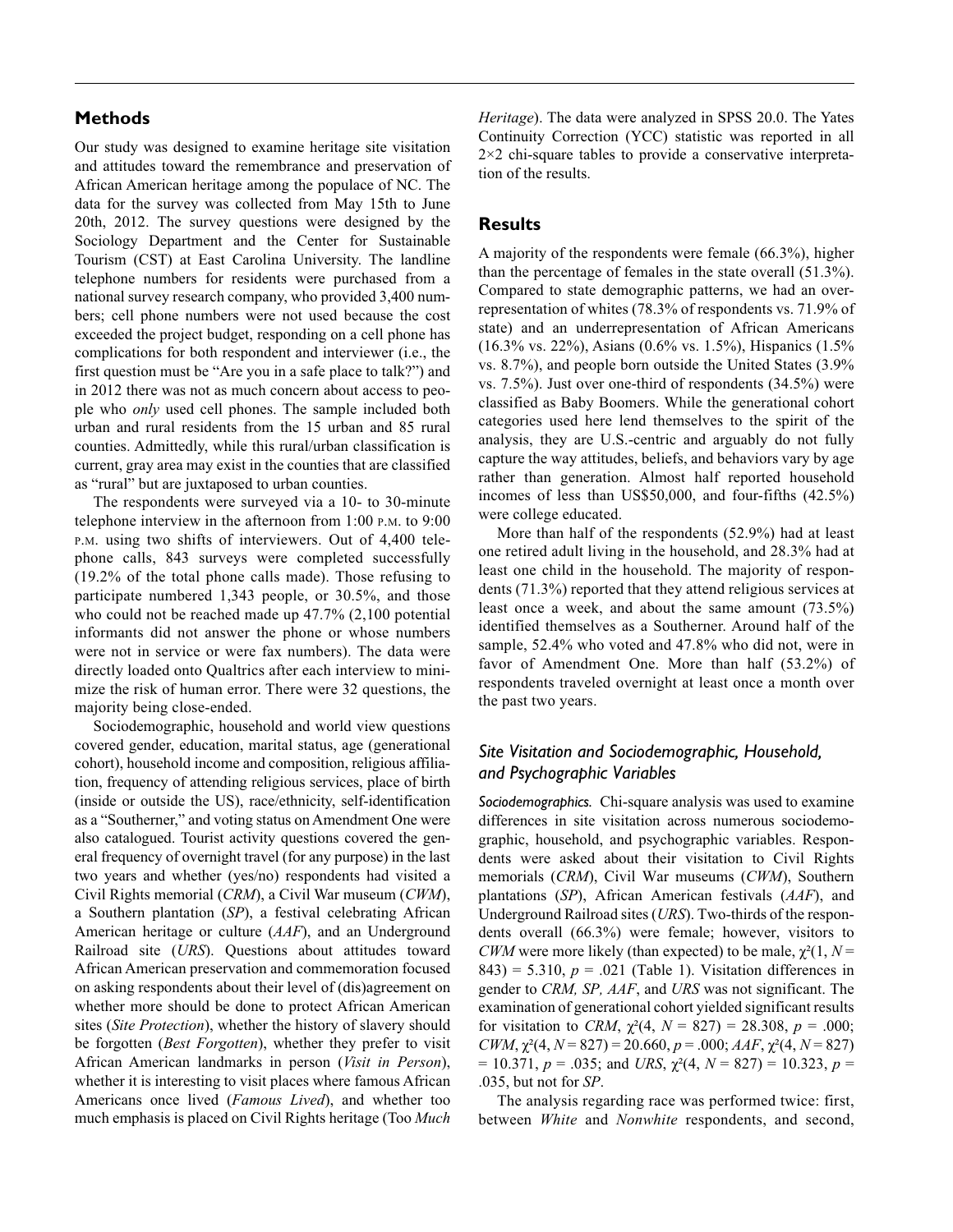|                                               |                          |      |                     |      | Type of Site           |      |                              |      |                              |      |
|-----------------------------------------------|--------------------------|------|---------------------|------|------------------------|------|------------------------------|------|------------------------------|------|
|                                               | Civil rights<br>Memorial |      | Civil War<br>Museum |      | Southern<br>Plantation |      | African American<br>Festival |      | Underground<br>Railroad Site |      |
| Variable                                      | $\boldsymbol{n}$         | %    | n                   | %    | $\mathsf{n}$           | %    | n                            | %    | n                            | %    |
| Gender                                        |                          |      |                     |      |                        |      |                              |      |                              |      |
| Female ( $n = 559$ )                          | 122                      | 70.1 | 127                 | 59.6 | 103                    | 66.5 | 68                           | 60.7 | 34                           | 59.6 |
| Male ( $n = 284$ )                            | 52                       | 29.9 | 86                  | 40.4 | 52                     | 33.5 | 44                           | 39.3 | 23                           | 40.4 |
| $\chi^2$ (df)                                 | 1.214(1)                 |      | 5.310 $(1)$ *       |      | 0.000(1)               |      | 1.533(1)                     |      | 0.916(1)                     |      |
| Race/ethnicity                                |                          |      |                     |      |                        |      |                              |      |                              |      |
| White $(n = 660)$                             | 126                      | 72.4 | 8                   | 85.0 | 134                    | 86.5 | 49                           | 43.8 | 37                           | 64.9 |
| Nonwhite ( $n = 183$ )                        | 48                       | 27.6 | 32                  | 15.0 | 21                     | 13.5 | 63                           | 56.2 | 20                           | 35.1 |
| $\chi^2$ (df)                                 | 4.032 $(1)^*$            |      | 6.977 $(1)$ **      |      | 6.864 $(1)$ **         |      | 88.345 (1)**                 |      | 5.622 $(1)^*$                |      |
| Black $(n = 137)$                             | 40                       | 23.0 | 24                  | 11.3 | 17                     | 11.0 | 55                           | 49.1 | 16                           | 28.1 |
| Nonblack ( $n = 706$ )                        | 134                      | 77.0 | 189                 | 88.7 | 138                    | 89.0 | 57                           | 50.9 | 41                           | 71.9 |
| $\chi^2$ (df)                                 | 6.701 $(1)$ **           |      | 4.723 $(1)$ *       |      | 3.435(1)               |      | 99.677 (1)**                 |      | 5.377 $(1)^*$                |      |
| Age                                           |                          |      |                     |      |                        |      |                              |      |                              |      |
| GI Generation ( $n = 20$ )                    | 0                        | 0.0  | 3                   | 1.4  | $\mathbf{I}$           | 0.7  | T                            | 0.9  | $\mathbf{I}$                 | 1.8  |
| Silent Generation ( $n = 255$ )               | 38                       | 22.4 | 48                  | 23.2 | 38                     | 25.7 | 26                           | 23.9 | 10                           | 17.9 |
| Baby Boomer ( $n = 343$ )                     | 75                       | 44.1 | 94                  | 45.4 | 62                     | 41.9 | 42                           | 38.5 | 22                           | 39.3 |
| Generation $X(n = 159)$                       | 52                       | 30.6 | 56                  | 27.1 | 39                     | 26.4 | 29                           | 26.6 | 9                            | 33.9 |
| Millennials ( $n = 50$ )                      | 5                        | 2.9  | 6                   | 2.9  | 8                      | 5.4  | $\mathbf{H}$                 | 10.1 | 4                            | 7.1  |
| $\chi^2$ (df)                                 | 28.308 (4)**             |      | 20.660 $(4)$ **     |      | 8.709(4)               |      | $10.371(4)$ *                |      | $10.323(4)$ *                |      |
| Education                                     |                          |      |                     |      |                        |      |                              |      |                              |      |
| High school or some high school ( $n = 238$ ) | 24                       | 13.8 | 31                  | 14.6 | 22                     | 14.2 | 19                           | 17.0 | П                            | 19.3 |
| Some college/ associate's degree $(n = 243)$  | 48                       | 27.6 | 58                  | 27.4 | 41                     | 26.5 | 30                           | 26.8 | 13                           | 22.8 |
| College degree $(n = 223)$                    | 62                       | 35.6 | 75                  | 35.4 | 57                     | 36.8 | 39                           | 34.8 | 20                           | 35.1 |
| Advanced degree $(n = 135)$                   | 40                       | 23.0 | 48                  | 22.6 | 35                     | 22.6 | 24                           | 21.4 | 13                           | 22.8 |
| $\chi^2$ (df)                                 | 29.842 (3)**             |      | 34.971 (3)**        |      | 26.290 (3)**           |      | $11.729(3)$ **               |      | 5.953(3)                     |      |
| Household income                              |                          |      |                     |      |                        |      |                              |      |                              |      |
| $<$ \$50,000 (n = 329)                        | 56                       | 36.4 | 60                  | 32.1 | 42                     | 31.1 | 44                           | 45.4 | 15                           | 30.6 |
| $$50,000 - $99,999 (n = 266)$                 | 64                       | 41.6 | 81                  | 43.3 | 59                     | 43.7 | 36                           | 37.1 | 28                           | 57.1 |
| $> $100,000 (n = 116)$                        | 34                       | 22.1 | 46                  | 24.6 | 34                     | 25.2 | 17                           | 17.5 | 6                            | 12.2 |
| $\chi^2$ (df)                                 | $9.076(2)$ *             |      | 24.073 $(2)$ **     |      | 18.078 (2)**           |      | 0.124(2)                     |      | 8.800 $(2)$ *                |      |

\*\**p* < .01, \**p* < .05.

between *Black* and *Nonblack* respondents. The reason for this was conceptual as well as practical. Racial tension surrounding heritage tourism sites can be attributed to how a particular narrative and portrayal of the site is presented; therefore, the authors felt this could best be captured by splitting the sample in this manner. However, on a practical note, because of the low response rate of the Nonwhite and Nonblack races/ethnicities, they were combined within the "non" category of respondents. Statistically significant differences were found between *White* and *Nonwhite* respondents in their visitation to *CRM*,  $\chi^2(1, N = 843) =$ 4.032,  $p = .035$ ; *CWM*,  $\chi^2(1, N = 843) = 6.977$ ,  $p = .006$ ; *SP*,  $\chi^2(1, N = 843) = 6.864$ , *p* = .006; *AAF*,  $\chi^2(1, N = 843) =$ 88.345,  $p = .000$ ; and *URS*,  $\chi^2(1, N = 843) = 5.622$ , *p* = .011. *Nonwhites* were more likely than expected to visit a *CRM, AAF*, and *URS*, but less likely than expected to visit a *CWM* or *SP*. Conversely, *White* respondents were more likely than expected to visit a *CWM* or *SP*, and less likely to visit a *CRM, AAF*, and *URS*. Similar patterns were found with the *Black* and *Nonblack* respondents in that black respondents were more likely than expected to visit a *CRM*,  $\chi^2(1, N = 843) = 6.701$ ,  $p = .010$ , or  $AAF$ ,  $\chi^2(1, N = 1)$ 843) = 99.677,  $p = .000$ , but less likely to visit a *CWM*,  $\chi^2(1, N = 843) = 4.723$ ,  $p = .030$ , or *URS*,  $\chi^2(1, N = 843) =$ 5.377,  $p = .020$ ; there was no statistically significant different in *SP* visitation.

Differences in education level were correlated with site visitation; statistically significant differences were found in *CRM*,  $\chi^2(3, N = 839) = 29.842$ ,  $p = .000$ ; *CWM*,  $\chi^2(3, N =$  $(839) = 34.971$ ,  $p = .000$ ;  $SP, \chi^2(3, N = 839) = 26.290$ ,  $p =$ .000; and  $AAF$ ,  $\chi^2(3, N = 839) = 11.729$ ,  $p = .008$ . The variable of *Income* correlated with site visitation in *CRM*,  $\chi^2(2, \chi)$ *N* = 711) = 9.076, *p* = .011; *CWM*, χ²(2, *N* = 711) = 724.073,  $p = .000$ ; *SP*,  $\chi^2(2, N = 711) = 18.078$ ,  $p = .000$ ; and *URS*,  $\chi^2(2, N = 711) = 8.800, p = .012$ , but not in *AAF*. There were no statistically significant differences found in site visitation patterns between urban respondents and their rural counterparts.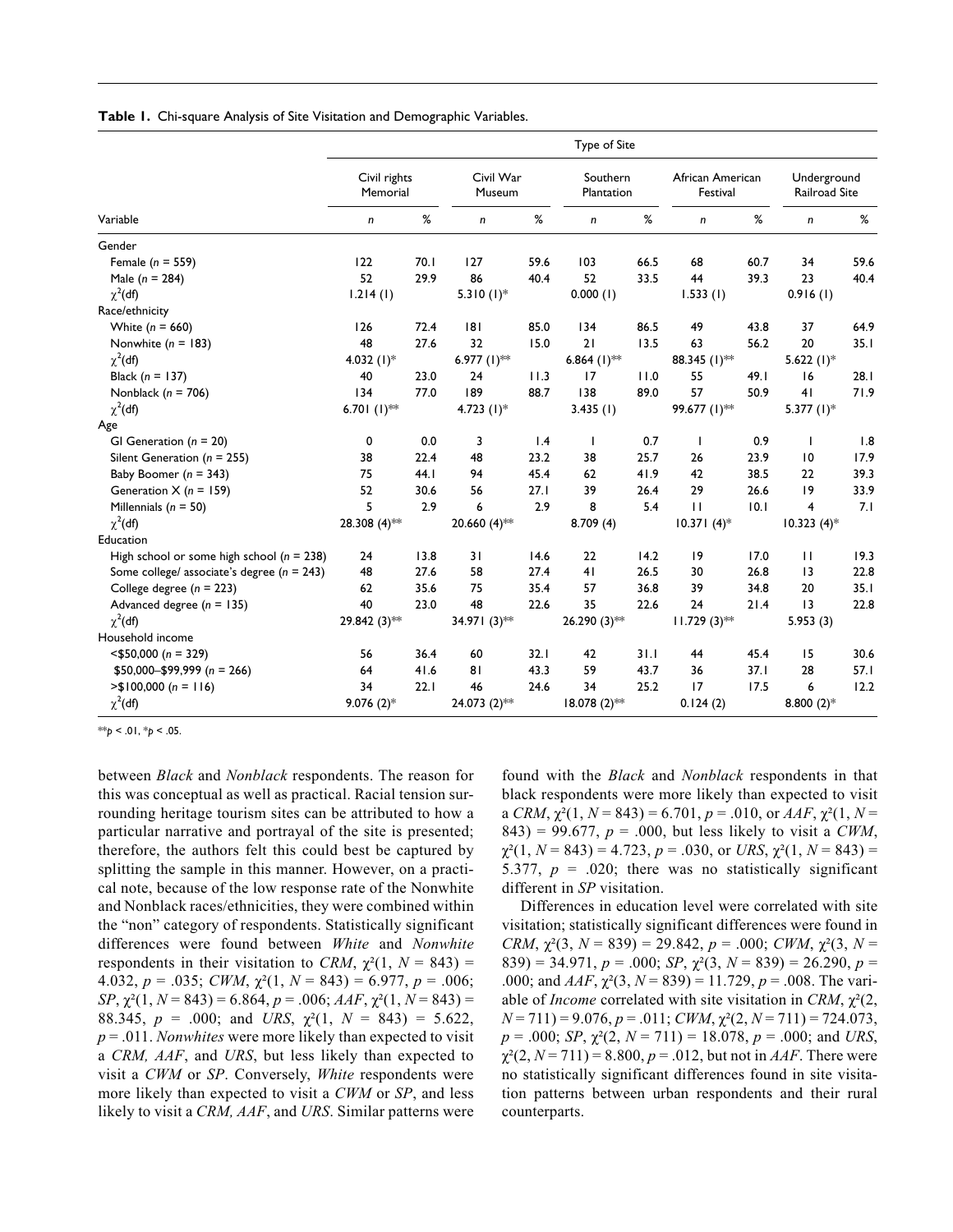|  |  |  |  | Table 2. Chi-Square Analysis of Site Visitation and Household and Psychographic Variables. |
|--|--|--|--|--------------------------------------------------------------------------------------------|
|--|--|--|--|--------------------------------------------------------------------------------------------|

|                                               |                          |      |                          |      | Type of Site        |      |                              |       |                              |      |
|-----------------------------------------------|--------------------------|------|--------------------------|------|---------------------|------|------------------------------|-------|------------------------------|------|
|                                               | Civil Rights<br>Memorial |      | Civil War Museum         |      | Southern Plantation |      | African American<br>Festival |       | Underground<br>Railroad Site |      |
| Variable                                      | $\mathsf{n}$             | %    | n                        | %    | n                   | %    | n                            | %     | n                            | %    |
| Retired adults in household?                  |                          |      |                          |      |                     |      |                              |       |                              |      |
| Yes ( $n = 443$ )                             | 77                       | 44.8 | 93                       | 44.3 | 70                  | 45.8 | 58                           | 52.7  | 23                           | 40.4 |
| No $(n = 394)$                                | 95                       | 55.2 | 117                      | 55.7 | 83                  | 54.2 | 52                           | 47.3  | 34                           | 59.6 |
| $\chi^2$ (df)                                 | 5.380 $(1)$ *            |      | 7.946 (1)**              |      | 3.525(1)            |      | 0.000(1)                     |       | 3.360(1)                     |      |
| Children in household?                        |                          |      |                          |      |                     |      |                              |       |                              |      |
| Yes $(n = 238)$                               | 65                       | 37.6 | 71                       | 33.5 | 47                  | 30.5 | 37                           | 33.0  | 21                           | 36.8 |
| No ( $n = 603$ )                              | 108                      | 62.4 | 4                        | 66.5 | 107                 | 69.5 | 75                           | 67.0  | 36                           | 63.2 |
| $\chi^2$ (df)                                 | 8.663 $(1)$ **           |      | 3.430(1)                 |      | 0.34(1)             |      | 1.172(1)                     |       | 1.771(1)                     |      |
| Frequency of attendance to religious services |                          |      |                          |      |                     |      |                              |       |                              |      |
| Never/infrequently<br>$(n = 121)$             | 18                       | 10.5 | 31                       | 14.8 | 22                  | 14.5 | 8                            | 7.3   | 9                            | 16.1 |
| Once a month $(n = 116)$                      | 27                       | 15.7 | 26                       | 12.4 | 4                   | 9.2  | $\overline{13}$              | 11.8  | 5                            | 8.9  |
| Weekly $(n = 588)$                            | 127                      | 73.8 | 153                      | 72.9 | 116                 | 76.3 | 89                           | 80.9  | 42                           | 75   |
| $\chi^2$ (df)                                 | 3.230(2)                 |      | 0.666(2)                 |      | 3.787(2)            |      | 6.839 $(2)$ *                |       | 1.323(2)                     |      |
| Frequency of travel overnight                 |                          |      |                          |      |                     |      |                              |       |                              |      |
| Never ( $n = 158$ )                           | 12                       | 6.9  | 13                       | 6.1  | 5                   | 3.2  | 4                            | 12.5  | $<$ 5                        | 7.0  |
| Infrequently ( $n = 170$ )                    | 21                       | 12.1 | 29                       | 13.7 | 28                  | 18.1 | $\mathbf{H}$                 | 9.8   | 5                            | 8.8  |
| Once a month $(n = 446)$                      | 120                      | 69.4 | 149                      | 70.3 | 110                 | 71.0 | 75                           | 67.0  | 41                           | 71.9 |
| Weekly $(n = 64)$                             | 20                       | 11.6 | 21                       | 9.9  | 12                  | 7.7  | 12                           | 10.7  | $\overline{7}$               | 12.3 |
| $\gamma^2$ (df)                               | 38.625 (3)**             |      | 47.903 (3)**             |      | 36.355 (3)**        |      | $15.938(3)$ **               |       | $14.291(3)$ **               |      |
| Self-identification as Southerner?            |                          |      |                          |      |                     |      |                              |       |                              |      |
| Yes $(n = 620)$                               | $ 114\rangle$            | 67.1 | 145                      | 69.0 | 112                 | 74.2 | 78                           | 69.6  | 39                           | 73.6 |
| No $(n = 210)$                                | 56                       | 32.9 | 65                       | 31.0 | 39                  | 25.8 | 34                           | 30.4  | 4                            | 26.4 |
| $\chi^2$ (df)                                 | 6.104 $(1)^*$            |      | 4.359 $(1)$ <sup>*</sup> |      | 0.004(1)            |      | 1.456(1)                     |       | 0.001(1)                     |      |
| Did you vote on Amendment One?                |                          |      |                          |      |                     |      |                              |       |                              |      |
| Yes $(n = 519)$                               | 123                      | 71.5 | 155                      | 73.8 | $\mathbf{H}$        | 72.5 | 81                           | 75.7  | 28                           | 51.9 |
| No ( $n = 303$ )                              | 49                       | 28.5 | 55                       | 26.2 | 42                  | 27.5 | 26                           | 24.3  | 26                           | 48.1 |
| $\gamma^2$ (df)                               | 6.105 $(1)^*$            |      | $13.191(1)$ **           |      | 6.665 $(1)$ **      |      | 7.732 $(1)$ **               |       | 2.666(1)                     |      |
| Did/would you vote for/against Amendment One? |                          |      |                          |      |                     |      |                              |       |                              |      |
| For $(n = 314)$                               | 62                       | 45.6 | 90                       | 53.9 | 60                  | 48.0 | 30                           | 36.6  | 21                           | 52.5 |
| Against ( $n = 297$ )                         | 74                       | 54.4 | 77                       | 46.1 | 65                  | 52.0 | 52                           | 63.4% | 19                           | 47.5 |
| $\chi^2$ (df)                                 | 2.069(1)                 |      | $0.446$ (1)              |      | 0.563(1)            |      | 7.641 $(1)$ <sup>*</sup>     |       | 0.000(1)                     |      |

\*\**p* < .01, \**p* < .05.

*Household characteristics.* More than half (52.9%) had at least one retired individual living in the household. Visitation to *CRM*,  $\chi^2$  (1, *N* = 837) = 5.380, *p* = .020, and CWM,  $\chi^2$ (1, *N* =  $837$ ) = 7.946,  $p = 0.004$ , were less likely by respondents with a retiree in their household (Table 2). Visitation to *SP, AAF*, and *URS* by households containing a retiree was not significant (or was *as expected*). The households containing children were more likely to visit *CRM*,  $\chi^2(1, N = 841) = 8.663$ ,  $p = 0.003$ . None of the other types of sites yielded statistically significant results.

*Psychographic variables.* When examining the relationship between attendance to religious services and visitation to sites, only *AAF* was significant,  $\chi^2(2, N = 825) = 6.839$ ,  $p =$ .033, whereby those respondents who attended religious ceremonies on a weekly basis (*Weekly*) were more likely to visit *AAF* than expected. The *Infrequent* religious attendance group was far less likely to visit *AAF*. However, the variable *Frequency of Overnight Travel* yielded significant results in all types of heritage site visitation: *CRM*,  $\chi^2(3, N = 838)$  = 38.625,  $p = .000$ ; *CWM*,  $\chi^2(3, N = 838) = 47.903$ ,  $p = .000$ ; *SP*,  $χ$ <sup>2</sup>(3, *N* = 838) = 36.355, *p* = .000; *AAF*,  $χ$ <sup>2</sup>(3, *N* = 838) = 15.938,  $p = .001$ ; and *URS*,  $\chi^2(3, N = 838) = 14.291$ ,  $p = .003$ .

In each case, the groups that travelled most often (the *Once a Month* and *Weekly* groups) were more likely than expected to visit all types of sites.

Regarding the notion of being a "Southerner," statistically significant differences were found for visitation to *CRM*,  $\chi^2(1, N = 830) = 6.104$ ,  $p = .013$ , and *CWM*,  $\chi^2(1, N = 830) =$ 4.359,  $p = .037$ . In each case, the "non-Southerners" were more likely than expected to visit the sites.

A final set of questions asked respondents to report on their voting record related to Amendment One. Statistically significant relationships were found between *Voting* and *Non-voting* respondents who visited *CRM*,  $\chi^2(1, N = 822) = 6.105$ ,  $p = .013$ ; *CWM*,  $\chi^2(1, N = 822) = 13.191$ ,  $p = .000$ ; *SP*,  $\chi^2(1, N)$  $= 822$ ) = 6.665,  $p = .010$ ; and *AAF*,  $\chi^2(1, N = 822) = 7.732$ , *p* = .005, but not for *URS*. Overall, with only one exception, there was no difference between those who did/would vote (or who expressed support) for Amendment One and those who did or would not express support. Those who voted against Amendment One (for gay marriage rights) were more likely than expected to visit  $AAF$ ,  $\chi^2(1, N = 611) = 7.641$ ,  $p = .006$ .

*Attitudes about African American heritage and sociodemographic, household, and psychographic variables.* Respondents were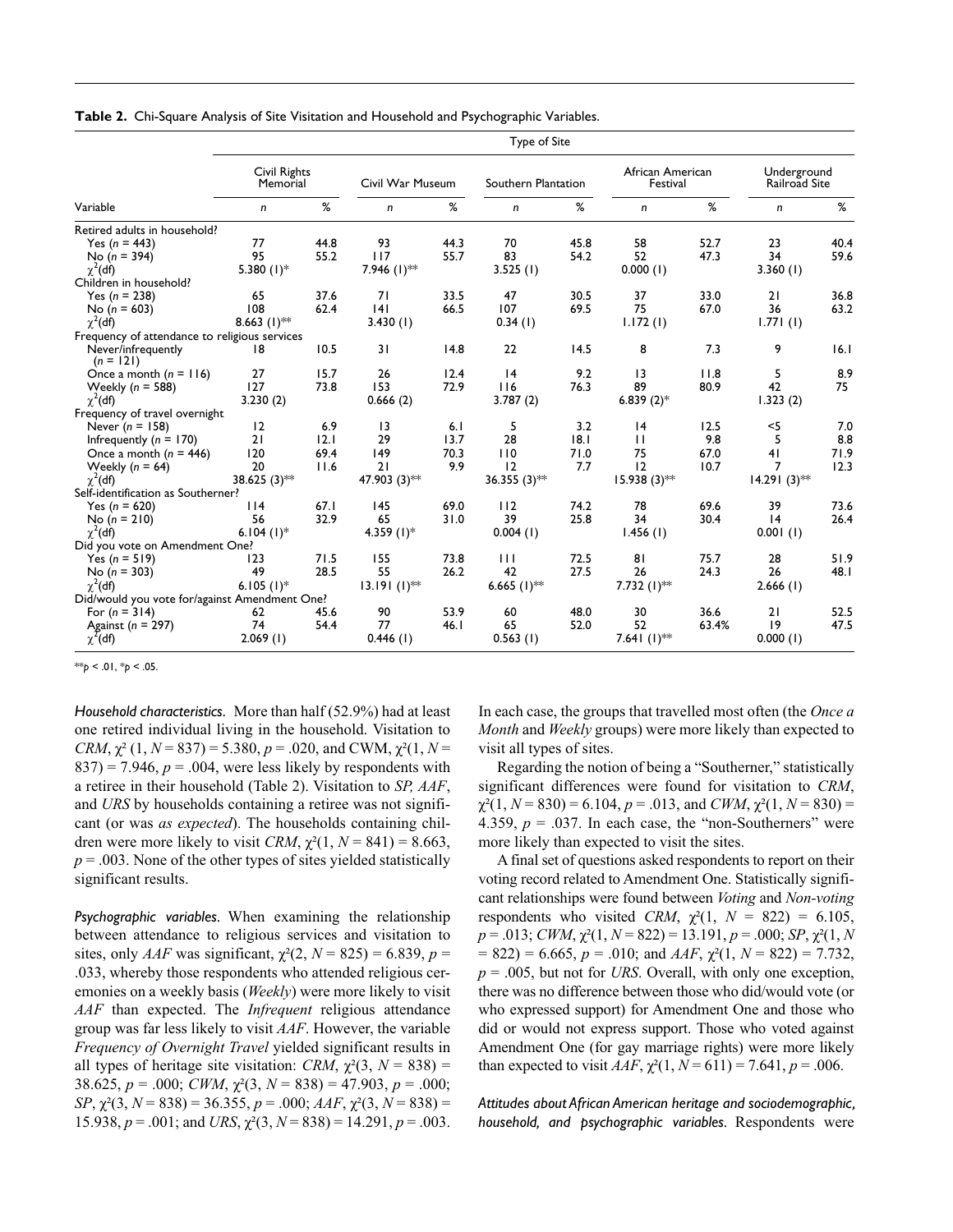**Table 3.** African American Heritage Items and Key Significant Variables.

|                                                                          | Site Protection.<br>M(SD)                           | Best Forgotten,<br>M(SD)            | Visit in Person.<br>M(SD)                           | Famous Lived.<br>M(SD)                              | Too Much Heritage,<br>M(SD)                         |
|--------------------------------------------------------------------------|-----------------------------------------------------|-------------------------------------|-----------------------------------------------------|-----------------------------------------------------|-----------------------------------------------------|
| Age                                                                      |                                                     |                                     |                                                     |                                                     |                                                     |
| <b>Greatest Generation /GI Generation</b><br>(born 1900-1926) $(n = 16)$ | 2.31(0.704)                                         | 3.00 (1.000)                        | 2.75(0.931)                                         | 2.50(0.816)                                         | 2.73(1.100)                                         |
| Silent Generation (born 1927-1945)<br>$(n = 235)$                        | 2.37 (0.880)                                        | 3.58 (1.088)                        | 2.98 (0.955)                                        | 2.59(0.941)                                         | 3.10(1.104)                                         |
| Baby Boomer (born 1946-1964)<br>$(n = 334)$                              | 2.34(0.958)                                         | 3.91 (0.989)                        | 2.72(0.914)                                         | 2.41 (0.896)                                        | 3.39 (1.083)                                        |
| Generation X (born 1965-1980)<br>$(n = 155)$                             | 2.11(0.786)                                         | 4.11(0.928)                         | 2.52(0.852)                                         | 2.15(0.729)                                         | 3.82 (0.888)                                        |
| Millennials (born 1981-1994) ( $n = 50$ )                                | 2.06(0.843)                                         | 3.88 (1.092)                        | 2.45(0.843)                                         | 2.24(1.011)                                         | 3.49(1.019)                                         |
| F(df)                                                                    | 3.805 (4, 256.0) <sup>a,<math>\ast\ast</math></sup> | $10.144$ (4, 203.8) <sup>a,**</sup> | 7.931 (4, 789) $**$                                 | 6.220 $(4, 191.3)^{a, *+}$                          | 12.646 (4, 145.8) <sup>a, **</sup>                  |
| Education                                                                |                                                     |                                     |                                                     |                                                     |                                                     |
| High School $(n = 219)$                                                  | 2.32(0.817)                                         | 3.30(1.106)                         | 2.90 (0.959)                                        | 2.59(0.922)                                         | 3.09 (1.070)                                        |
| Some College ( $n = 236$ )                                               | 2.24(0.957)                                         | 3.87(1.013)                         | 2.67(0.958)                                         | 2.37(0.970)                                         | $3.42$ (1.110)                                      |
| College Graduate ( $n = 215$ )                                           | 2.33(0.901)                                         | 4.09 (0.895)                        | 2.78 (0.888)                                        | 2.35(0.843)                                         | 3.49(1.061)                                         |
| Advanced Degree $(n = 131)$                                              | 2.26(0.899)                                         | 4.22 (0.762)                        | 2.56(0.830)                                         | 2.27(0.773)                                         | 3.61 (0.987)                                        |
| F(df)                                                                    | 0.505(3, 797)                                       | 37.823 (3, 801.9) <sup>a,**</sup>   | 4.520 (3, 768.5) <sup>a,<math>\ast\ast</math></sup> | 4.726 (3, 784.1) <sup>a,<math>\ast\ast</math></sup> | 8.431 (3, 759.4) <sup>a, **</sup>                   |
| Household income                                                         |                                                     |                                     |                                                     |                                                     |                                                     |
| $\leq$ \$50,000 (n = 316)                                                | 2.16(0.847)                                         | 3.70(1.112)                         | 2.67(0.946)                                         | 2.40(0.942)                                         | 3.41 (1.085)                                        |
| $$50,000 - $99,999 (n = 257)$                                            | 2.38(0.907)                                         | 3.92 (0.906)                        | 2.73(0.887)                                         | 2.37(0.860)                                         | 3.36 (1.087)                                        |
| $> $100,000 (n = 113)$                                                   | 2.35(0.944)                                         | 4.24(0.765)                         | 2.84(0.902)                                         | 2.36(0.840)                                         | 3.54(1.054)                                         |
| F(df)                                                                    | 4.683 $(2, 419.4)^{a, \pm \pm}$                     | 15.716 $(2, 624.2)^{a, **}$         | 1.449(2, 682)                                       | 0.166(2, 690)                                       | 1.118(2, 687)                                       |
| Frequency of travel overnight                                            |                                                     |                                     |                                                     |                                                     |                                                     |
| Never (less than once/year) ( $n = 148$ )                                | 2.27(0.870)                                         | 3.39 (1.099)                        | 2.85 (0.999)                                        | 2.50(0.984)                                         | 3.15(1.095)                                         |
| Infrequently (once or twice a year)<br>$(n = 162)$                       | 2.34(0.913)                                         | 3.60(1.103)                         | 2.75 (0.972)                                        | 2.52(0.910)                                         | 3.28 (1.095)                                        |
| Once a month (several times a year<br>and once a month) $(n = 429)$      | 2.28(0.914)                                         | 4.03 (0.927)                        | 2.71 (0.892)                                        | 2.32(0.850)                                         | 3.50 (1.044)                                        |
| Weekly (nearly every week and<br>weekly) $(n = 61)$                      | 2.34(0.834)                                         | 3.98 (0.975)                        | 2.73(0.877)                                         | 2.44(0.934)                                         | 3.28(1.185)                                         |
| F(df)                                                                    | 0.298(3, 796)                                       | 17.681 $(3, 417.1)^{a, *+}$         | $0.811(3, 429.1)^{a}$                               | $2.569$ (3, 377.3) <sup>a</sup>                     | 4.339 (3, 337.2) <sup>a,<math>\ast\ast</math></sup> |

Note: Site protection = More should be done to protect African American historical sites and landmarks; Best forgotten = The history of slavery in America is best left forgotten; Visit in person = I prefer to visit African American historical sites and landmarks in person; Famous lived = It is interesting to visit places where famous African Americans lived; Too much heritage = Too much emphasis is currently placed on the importance of civil rights heritage.

a Adjusted *F* was used; *\*\* p* < .01, \**p* < .05.

also asked a series of questions to determine their attitudes toward the remembrance and preservation of stories and sites related to African American heritage. A *t*-test or analysis of variance (ANOVA) was used to test for attitudinal differences among sociodemographic, household, and psychographic variables. The Brown-Forsythe test was performed to find the adjusted *F* statistic for the groups that did not meet the assumption of homogeneity. Post hoc comparisons used the Tukey's honestly significant difference (HSD) test to investigate the differences for the dimensions that met the assumption of homogeneity as equal variances were assumed, and the Games-Howell test to investigate when equal variances were not assumed.

There were no distinct patterns among the generational cohorts regarding their attitude on remembering and protecting African American heritage (Table 3). The mean score for Gen X respondents was higher than Millennials, Baby Boomers, Silent Generation, and GI Generation respondents on *Visit in Person*, indicating that Gen X'ers enjoyed visiting places where famous African Americans lived more than the other groups. On the *Site Protection* item, the Silent Generation felt most strongly about protecting African American historical sites and landmarks, followed by Baby Boomers and GI Generation, Gen X, and Millennials. When asked their level of agreement on *Best Forgotten*, it was Gen X who disagreed the strongest. Regarding *Too much heritage*, Generation X again disagreed most. The Silent Generation and the GI Generation enjoyed visiting where famous African Americans had lived, followed by Boomers, Millennials, and Gen X respondents.

The mean score for the *Best Forgotten* attitude item decreased with educational level. On the item regarding visiting places where famous African Americans lived, the *Advanced Degree* group agreed the most, followed by college graduates. A similar pattern ensued with *Too Much Heritage*, the *Advanced Degree* group disagreed the most, followed by college graduates, respondents with some college, and respondents with a high school education or less. The *Visit in Person* item showed a difference between the *Advanced Degree* group and the *High School* group, while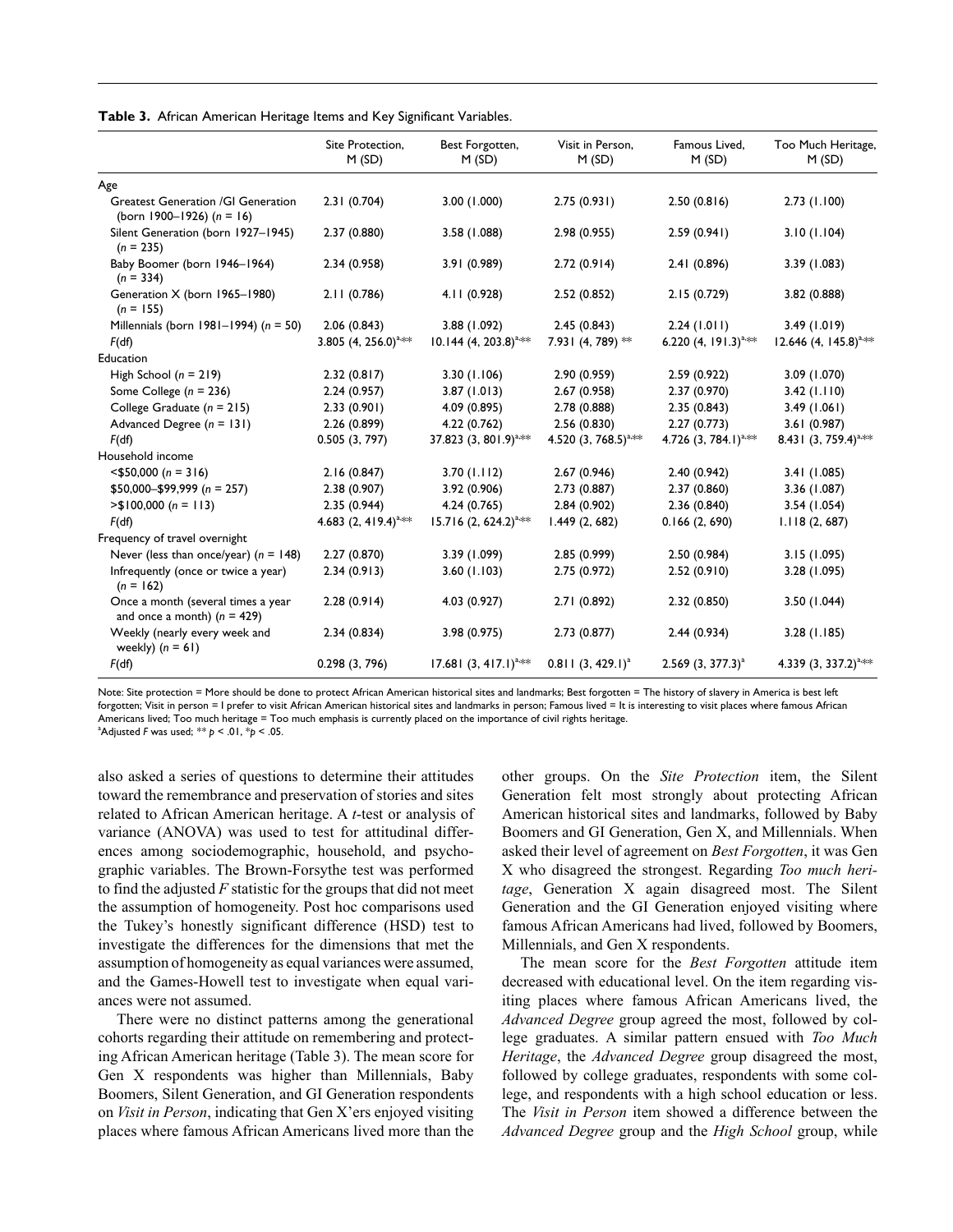|                                               | Site Protection,<br>M(SD)                          | Best Forgotten,<br>M(SD) | Visit in Person,<br>M(SD) | Famous Lived,<br>M(SD)         | Too Much<br>Heritage, M (SD)                 |
|-----------------------------------------------|----------------------------------------------------|--------------------------|---------------------------|--------------------------------|----------------------------------------------|
| Gender                                        |                                                    |                          |                           |                                |                                              |
| Male $(n = 273)$                              | 2.33 (0.896)                                       | 3.72 (1.052)             | 2.82(0.955)               | 2.56(0.950)                    | 3.24(1.107)                                  |
| Female $(n = 532)$                            | 2.27(0.897)                                        | 3.88 (1.023)             | 2.71 (0.908)              | 2.33(0.861)                    | 3.45 (1.059)                                 |
| t(df)                                         | 0.855(803)                                         | $-1.971(546.8)^{a,*}$    | 1.589(808)                | 3.294 (501.3) $a_{\text{max}}$ | $-2.568(798)$ **                             |
| Race, White                                   |                                                    |                          |                           |                                |                                              |
| White $(n = 623)$                             | 2.40(0.907)                                        | 3.83(1.016)              | 2.88(0.917)               | 2.49(0.904)                    | 3.28 (1.098)                                 |
| Nonwhite ( $n = 182$ )                        | 1.92(0.750)                                        | 3.82(1.103)              | 2.29(0.805)               | 2.12(0.816)                    | 3.73 (0.932)                                 |
| t(df)                                         | 7.284 $(350.2)^{a,**}$                             | 0.093(822)               | 8.287 $(317.9)^{a,**}$    | 5.179 $(314.7)^{a, *b}$        | $-5.394(327.7)^{a,**}$                       |
| Race, Black                                   |                                                    |                          |                           |                                |                                              |
| Black ( $n = 137$ )                           | 1.82(0.580)                                        | 3.81(1.115)              | 2.18(0.722)               | 2.03(0.717)                    | 3.81 (0.874)                                 |
| Nonblack ( $n = 668$ )                        | 2.39 (0.920)                                       | 3.83(1.019)              | 2.86(0.920)               | 2.48(0.912)                    | 3.29 (1.096)                                 |
| t(df)                                         | $-9.223$ (296.3) <sup>a,**</sup>                   | $-0.171(822)$            | $-9.504(233.0)^{a,*}$     | $-6.441 (234.7)^{a,**}$        | 6.036 $(228.5)^{a, \text{+b}}$               |
| Retired adults in household?                  |                                                    |                          |                           |                                |                                              |
| Yes $(n = 412)$                               | 2.30(0.911)                                        | 3.67 (1.089)             | 2.84 (0.958)              | 2.48(0.935)                    | 3.26(1.109)                                  |
| No ( $n = 388$ )                              | 2.28 (0.878)                                       | 4.01 (0.929)             | 2.64(0.877)               | 2.33(0.848)                    | 3.51(1.031)                                  |
| t(df)                                         | 0.355(798)                                         | $-4.848(815.5)^{a,**}$   | 3.109 $(802.9)^{a, **}$   | $2.513 (805.4)^{a,*}$          | $-3.412(794.0)^{a, \text{keV}}$              |
| Children in household?                        |                                                    |                          |                           |                                |                                              |
| Yes $(n = 233)$                               | 2.28(0.902)                                        | 3.98 (0.996)             | 2.64(0.915)               | 2.30(0.877)                    | 3.66(0.954)                                  |
| No ( $n = 570$ )                              | 2.30(0.895)                                        | 3.76 (1.045)             | 2.79 (0.928)              | 2.45(0.902)                    | 3.27(1.108)                                  |
| t(df)                                         | $-0.301(801)$                                      | $2.818 (454.0)^{a, *b}$  | $-2.092(806)$ *           | $-2.185(443.0)^{a,*}$          | 5.054 (495.6) <sup>a,<math>\neq</math></sup> |
| Residence setting                             |                                                    |                          |                           |                                |                                              |
| Rural ( $n = 444$ )                           | 2.32(0.913)                                        | 3.79 (1.052)             | 2.78 (0.928)              | 2.46(0.934)                    | 3.31 (1.090)                                 |
| Urban $(n = 361)$                             | 2.25(0.876)                                        | 3.86(1.014)              | 2.71 (0.922)              | 2.34(0.847)                    | 3.47(1.061)                                  |
| t(df)                                         | 1.058(803)                                         | $-0.969(822)$            | .941(808)                 | $1.987 (802.5)^{a,*}$          | $-2.058(798)*$                               |
| Self-identification as Southerner?            |                                                    |                          |                           |                                |                                              |
| Yes ( $n = 587$ )                             | 2.34(0.920)                                        | 3.72 (1.057)             | 2.82(0.947)               | 2.46(0.923)                    | 3.29(1.102)                                  |
| No $(n = 205)$                                | 2.15(0.811)                                        | 4.13(0.910)              | 2.56(0.847)               | 2.25(0.810)                    | 3.64(0.978)                                  |
| t(df)                                         | $2.778$ (400.2) <sup>a,<math>\ast\ast</math></sup> | $-5.390 (413.4)^{a, *b}$ | 3.604 $(393.0)^{a,**}$    | 3.120 $(403.3)^{a, *+}$        | $-4.345$ (399.2) <sup>a,**</sup>             |
| Did you vote on Amendment One?                |                                                    |                          |                           |                                |                                              |
| Yes ( $n = 498$ )                             | 2.34(0.931)                                        | 3.91 (1.006)             | 2.78(0.927)               | 2.41(0.899)                    | 3.40(1.109)                                  |
| No $(n = 287)$                                | 2.22(0.844)                                        | 3.71(1.065)              | 2.68(0.919)               | 2.37(0.874)                    | 3.36(1.031)                                  |
| t(df)                                         | $1.729$ $(645.3)^a$                                | 2.652 $(591.8)^{a, *b}$  | 1.389 (788)               | 0.699(792)                     | 0.530(778)                                   |
| Did/would you vote for/against Amendment One? |                                                    |                          |                           |                                |                                              |
| For $(n = 299)$                               | 2.55(0.956)                                        | 3.68(1.027)              | 2.87(0.973)               | 2.59(0.942)                    | 3.09(1.085)                                  |
| Against (288)                                 | 2.07(0.846)                                        | 4.16 (0.940)             | 2.62(0.862)               | 2.17(0.826)                    | 3.77 (1.008)                                 |
| t(df)                                         | 6.345 $(580.9)^{a,**}$                             | $-6.057(600.4)$ **       | 3.332 (589.5) **          | 5.757 (586.5) **               | $-7.816(581.9)$ **                           |

<sup>a</sup> Equal variances not assumed;  $** p < .01, *p < .05$ .

the *Site Protection* attitude item was not statistically significant across education levels. Among income groups, the two higher brackets held stronger remembrance and preservation views than the group making less than \$50,000/year, with one exception. On the item *Too Much Heritage*, the highest income group disagreed the most, followed by the lowest income group.

Two psychographic variables were tested to determine group differences on the various items related to attitudes toward remembering and preserving African American heritage: *Frequency of Overnight Travel (FOT)*, and *Frequency of Attendance to Religious Services (FARS)*. Those who travel *Once a Month* had the strongest disagreement with the items *Best Forgotten* and *Too Much Heritage*, followed by *Weekly* and *Infrequent* travelers, with those who never travel holding the weakest views on remembrance and historic preservation. *FARS* was not significant on any attitude-related question.

An independent samples *t*-test was also used to compare the attitudes item means between various groups of respondents. Significant results are displayed in Table 4. Results were an interesting mix of significance. Females tended to have stronger remembrance and preservation perspectives, as did *Nonwhite* and *Black* respondents. Households with retirees and with children tended to have a stronger remembrance and preservation attitudes toward African American heritage, as did those who did not identify themselves as a *Southerner*. Only two attitude items were significant among rural and urban respondents; urbanites disagreed more than their rural counterparts on the *Too Much Heritage* statement. Urbanites also enjoyed visiting places where famous African Americans had lived more than rural residents. Amendment One *Voters* and *Non-voters* differed on only one attitude item; voters disagreed more than nonvoters on *Best forgotten*. Respondents who did or would vote against Amendment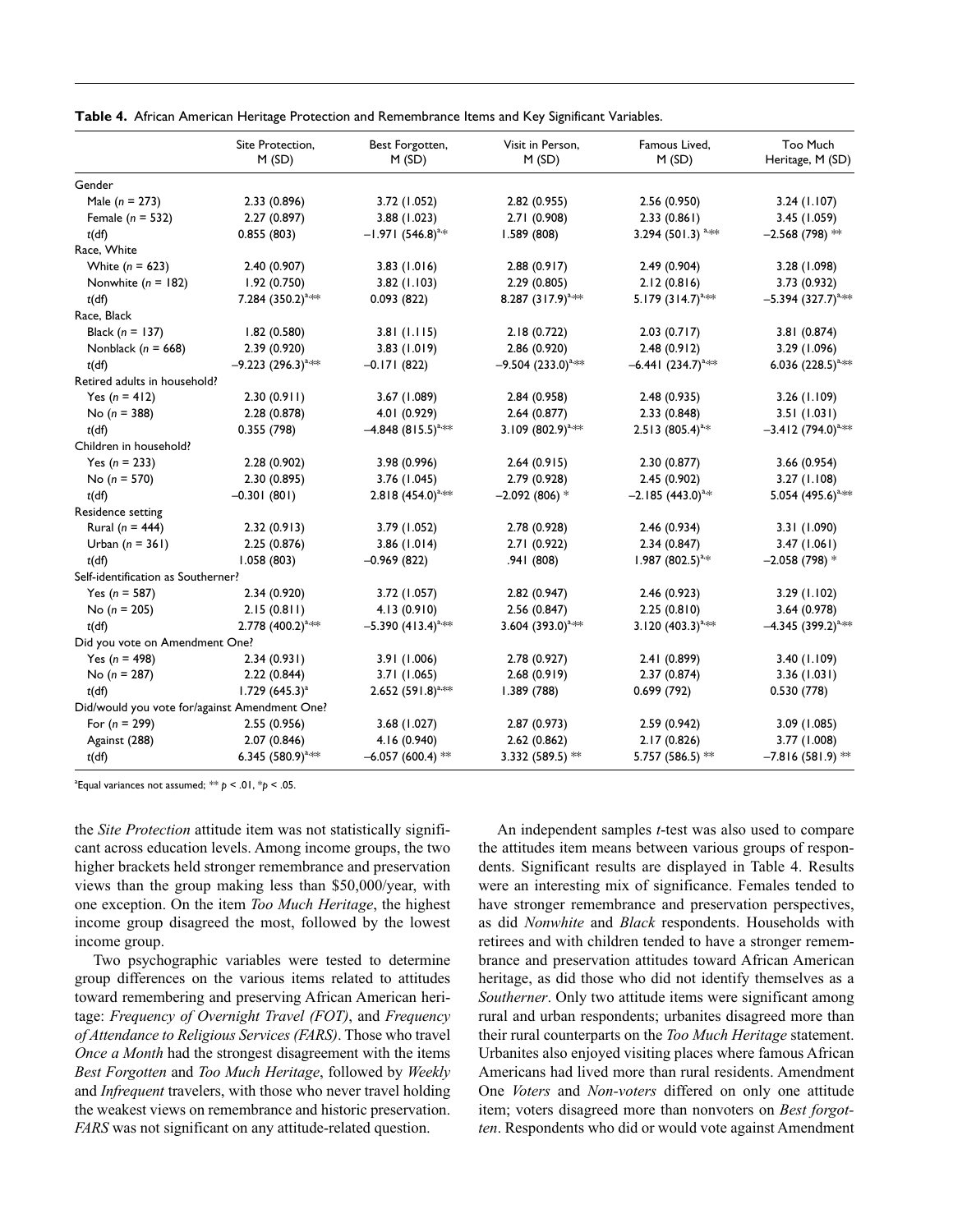| Variables                                     | <b>CRM</b> | <b>CWM</b> | <b>SP</b> | AAF | <b>URS</b> |
|-----------------------------------------------|------------|------------|-----------|-----|------------|
| Gender                                        |            |            |           |     |            |
| Race/ethnicity white                          |            |            |           | м   |            |
| Race/ethnicity black                          |            |            |           | м   |            |
| Age                                           | <b>SM</b>  |            |           |     |            |
| Education                                     | SM         | <b>SM</b>  | <b>SM</b> |     |            |
| Household income                              |            | SM         | s         |     |            |
| Residence setting                             |            |            |           |     |            |
| Retired adults in household?                  |            |            |           |     |            |
| Children in household?                        |            |            |           |     |            |
| Frequency of attendance to religious services |            |            |           |     |            |
| Frequency of travel overnight                 | <b>SM</b>  | <b>SM</b>  | <b>SM</b> |     |            |
| Self-identification as Southerner?            |            |            |           |     |            |
| Did you vote on Amendment One?                |            |            |           |     |            |
| Did you vote for/against Amendment One?       |            |            |           |     |            |

**Table 5.** Significant Differences in Site Visitation across All Variables.

Note: For Cramer's V, S = small effect size (V = 0.10); SM = small to medium effect size (V = 0.2); M = medium effect size (V = 0.30). For Cohen's *d*, S = small effect size (*d* = 0.20); M = medium effect size (*d* = 0.50); L = large effect size (*d* = 0.80).

One (supporting gay marital rights) held stronger preservation opinions across all five attitude items.

*Results summary.* Tables 5 and 6 provide a summary of each of the significant differences. Cramer's *V* was used to determine the effect size of all the statistically significant chisquare analyses, and Cohen's *d* was used to determine the effect size of each *t*-test and ANOVA. Cohen's *d* (1998) was used to classify the outcome as small, medium or large; because of space constraints, the effect size is summarized in subsequent tables. Effect size is the strength or magnitude of the relationship between variables, which facilitates the comparative interpretation of research results.

In general, the results offer some support for each of the hypotheses. For hypothesis 1—sociodemographic variables such as gender, age, race, and education will not impact the respondent's African American heritage site visitation patterns—we saw that age, race, and education had more impact on site visitation than gender. The same pattern was found with hypothesis 2—sociodemographic variables such as gender, age, race, and education will not impact the respondent's attitudes toward African American heritage preservation. This agrees with the findings of Floyd (1999), and Dwyer and Alderman (2008) in that gender does not have that strong of an influence on travel patterns whereas education levels, age, and race influences how people travel and place value on preservation sites.

Regarding hypothesis 3—household characteristics such as household income, residential setting, and household composition will not impact the respondent's African American heritage site visitation patterns—an interesting pattern emerged. The only variable not affected by household income was visitation to *AAF*. Residential setting had no impact on sites visited, nor did household composition. The hypothesis was fully supported in this instance. However,

attitudes about African American heritage preservation were affected by residential setting and household income; therefore, for hypothesis 4—household characteristics such as household income, residential setting, and household composition will not impact the respondent's attitudes about African American heritage preservation—African American was only partially supported.

The last two hypotheses addressed psychographic variables. For hypothesis 5—psychographic variables such as voting behavior, travel frequency and attendance to religious services will not impact the respondent's site visitation patterns—there was stronger correlation between travel frequency and voting activity with site visitation, than identification as a Southerner and religious service attendance. For hypothesis 6—psychographic variables such as voting behavior, travel frequency and attendance to religious services will not impact the respondent's attitudes about African American heritage preservation—voting behavior indeed had an impact on attitudes. Frequency of travel did not impact the respondents' attitude toward African American preservation in the variables *Site Protection, Visit in Person*, and *Famous Lived* but did impact attitudes about *Too Much Heritage* and *Best Forgotten*. The hypothesis was fully supported regarding the relationship between religious service attendance and attitudes toward African American heritage preservation.

# **Conclusion**

Heritage is, as noted earlier, an intrinsically dissonant phenomenon and a central segment of tourism worldwide (Canton and Santos 2007). There are multiple, and often contesting, uses of the past as people engage in the politics of fashioning and asserting cultural, political, and racial identities. Heritage has proven to be an especially contested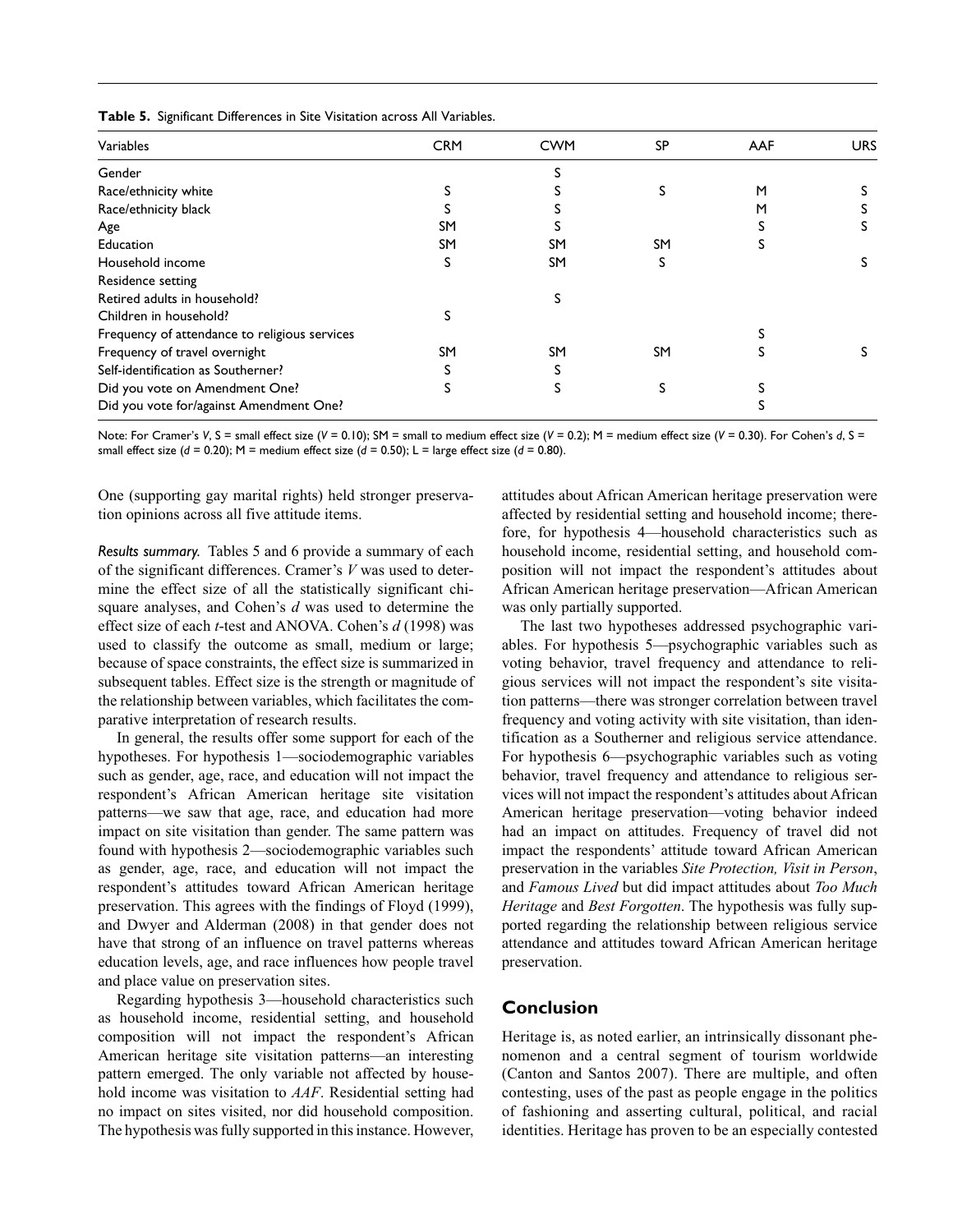|  |  | Table 6. Significant Differences in Heritage Attitudes across All Variables. |  |  |  |  |
|--|--|------------------------------------------------------------------------------|--|--|--|--|
|--|--|------------------------------------------------------------------------------|--|--|--|--|

| Variables                                     | Site Protection | Best Forgotten | Visit in Person Famous Lived |     | Too Much Heritage |
|-----------------------------------------------|-----------------|----------------|------------------------------|-----|-------------------|
| Gender                                        |                 | VS             |                              |     | VS                |
| Race/Ethnicity White                          | M               |                | м                            | SM  | SM                |
| Race/Ethnicity Black                          | ML              |                | ML                           | SΜ  | SM                |
| Age                                           | SM              | M              | M                            |     | M                 |
| <b>Education</b>                              |                 |                | S                            | S   |                   |
| Household Income                              | SM              | SM             |                              |     |                   |
| Residence setting                             |                 |                |                              | VS  | VS                |
| Retired adults in household?                  |                 |                |                              | VS  |                   |
| Children in household?                        |                 | VS.            | VS                           | VS. | SM                |
| Frequency of attendance to religious services |                 |                |                              |     |                   |
| Frequency of travel overnight                 |                 | M              |                              |     |                   |
| Self-identification as Southerner?            | VS              | <b>SM</b>      | S                            | S   |                   |
| Did you vote on Amendment One?                |                 | VS             |                              |     |                   |
| Did you vote for/against Amendment One?       | M               | M              | S                            | M   | ML                |

Note: VS = very small effect size; S = small effect size; SM = small to medium effect size; M = medium effect size; ML = medium to large effect size; L = large effect size; S: *d* = 0.20; M: *d* = 0.50; L: *d* = 0.80.

terrain in the United States as the nation comes to terms with the racialized ways in which heritage sites have traditionally been preserved, interpreted, and visited. Site visits are especially important since the sustainability and social responsibility of heritage tourism development, including but not limited to National Parks, is dependent on increasing the visitation of communities of color. At the same time, the expanding landscape of heritage sites devoted to remembering and preserving African American heritage requires the moral and financial investment of the same dominant white society that historically marginalized black history and travelers. The complex relationship between race and U.S. heritage tourism is highly charged in the Southeast, where these issues intersect with political conservatism, southern identity, and a history of Jim Crow discrimination and segregation.

In light of the dissonant nature of American and southern heritage tourism, it is surprising that we have seen limited research that surveys the public about their patterns and preferences in visiting heritage sites and their attitudes toward and support for remembering and preserving African American heritage. As stated by Alderman (2013), tourism shapes and is shaped by the dominant white male gaze that is perpetuating racist stereotypes. This study has certainly paid attention to the role of race in shaping these visitation patterns and heritage attitudes, but it has examined public opinion and travel behavior in relation to an assortment of demographic, psychographic, and household characteristics including religious engagement, regional identification, and political views about a state constitutional amendment banning same-sex marriage. To repeat a point made in the introduction of the paper, perceptions and valuations about heritage, especially with regard to minority identities and histories, are couched within broader cultural and ideological contexts that may appear at first to have nothing to do with

heritage tourism, but nevertheless shape the social milieu of remembering the past.

Sustainable tourism planning requires understanding the types of tourists visiting various heritage sites, especially those sites that can embody very different social memories. This study's results suggest that a number of factors impact variation in heritage site visitation among North Carolina residents and their attitudes toward African American preservation. Thirteen demographic, psychographic, and household variables were examined across heritage site visitation to see if there were differences between/among groups. Of the 85 analyses performed, 37 statistically significant differences were found between/among groups, although most of them were deemed small. The variables that showed the most differences regarding site visitation were race (both *White*/*Nonwhite* and *Black*/*Nonblack*), *Age, Education, Income, Frequency of Overnight Travel*, and if the respondent voted during the state referendum for Amendment One, regardless of how they voted. The latter variable is arguably a measure of political activism, and such activism might shape one's predisposition toward visiting more heritage sites and perhaps certain sites over others. Studies have shown that Black leisure travelers' behaviors are similar to ones developed during Jim Crow, avoiding the unfamiliar and adhering strictly to their vacation itineraries (Carter 2008; Lee and Scott 2015). Furthermore, Carter (2008) posited that previous racial discrimination and anxieties shown to African Americans in leisure travel are not a function of marginal socioeconomic status but more of a legacy of past racial discrimination affecting contemporary racism.

Especially important to this study and its interest in racial disparities in heritage site visitation, *Nonwhites* were more likely than expected to visit a civil rights memorial, African American festival, and an Underground Railroad site and less likely than expected to visit a Civil War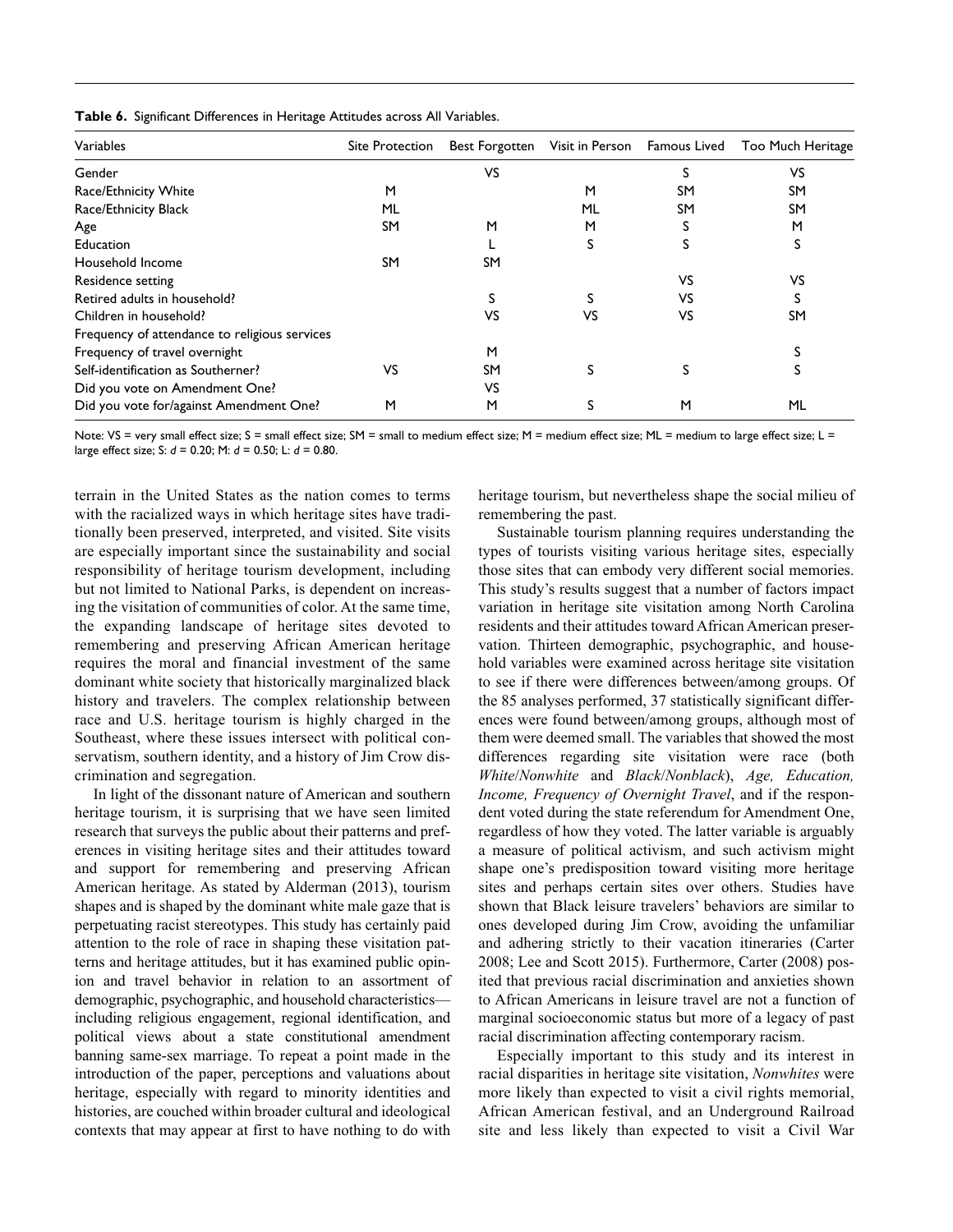museum or a southern plantation. *White* respondents were more likely than expected to visit a Civil War museum or a southern plantation and less likely to visit the sites patronized more by *Nonwhites*. These findings align with what Shinew et al. (2006) argued stating that leisure patterns are not just based on contemporary issues but at historical factors as well. For instance, the authors posited that African Americans developed an aversion for wild lands, including Civil War sites and southern plantations sites, due to past associations with slavery, plantation agriculture, lynching, and compulsive work in the forest industry. Lastly, these findings indicate that some U.S. tourism promoters continue to downplay or romanticize the struggles of the black community at heritage tourism sites, possibly contributing to this issue (Alderman 2013).

Because the growing legitimacy of public citizens as stakeholders in historical preservation planning and decisions and the fact that heritage travel decision-making visitation occurs in the context of wider valuations of memory and heritage, our study examined the feelings of NC residents toward remembering and protecting African American heritage. Thirteen demographic, psychographic, and household variables were examined across heritage preservation attitudes to see if there were differences between/among groups. Of the 85 analyses performed, 45 statistically significant differences were found between/among groups, with size effects or relationship magnitudes ranging from very small to large (Cohen 1988). Most were on the small end of the spectrum. The variables that showed the most differences in preservation attitudes were race (both *White/Nonwhite* and *Black/Nonblack*), *Age, Education, Retired Adults in the household, Children in the household*, self-identification as a Southerner, and how respondents voted on Amendment One. The variables which showed the largest effect size were race (both *White/Nonwhite and Black/Nonblack*), *Age*, and how respondents voted.

As one might expect, when compared to white respondents, black respondents show a greater level of agreement about doing more to protect African American landmarks and a greater degree of disagreement with the ideas that slavery is best left forgotten and that too much emphasis is currently placed on civil rights heritage. When compared to respondents who voted against Amendment One, those voting for the same-sex marriage ban exhibited a lower level of agreement about the need to protect African American landmarks, preference to visit African American sites in person, and interest in visiting places where famous African Americans lived. Voters supporting Amendment One showed a greater level of agreement with the notions that the history of slavery is best left forgotten and that too much emphasis is currently placed on civil rights heritage. Although selfidentification as a Southerner generally displayed a small effect size with heritage attitudes, those not identifying themselves in this way regionally tended to show a greater predisposition toward remembering, protecting, and visiting African American heritage.

Many people are uncomfortable talking about race, or claim that we live in a postracial, colorblind society. African American heritage has traditionally been silenced, romanticized, and homogenized by an Anglo-Saxon narrative, consequently creating a racially unjust view of American heritage sites and their public value. This study provides data that can inform the critical analysis of how patterns in heritage site visitation and public support of preservation perpetuate a racialization of the travel experience, while also recognizing that a change in that racialization requires leveraging that data in progressive ways. Additional public surveys across wider geographic areas and political contexts, as well as supplementary qualitative studies, would flush out a fuller picture of racialized tourism.

We feel that our analysis contributes to a critical discussion to the ethical management, governance, and coexistence with the wider world (Tribe 2008) and calls attention to the complex relationship between race and heritage tourism (Schmalz and Mowatt 2014). Tribe (2008) argues for a critical exploration of the tourism industry in order for the survival of tourism; he notes if we are to "make genuine and deep progress in sustainable tourism," then management practices must be informed by the "current configurations of power and the operation of dominant ideological practices" (p. 253) that work through heritage tourism and preservation. Awareness and accountability of how politics, power, and race help shape the tourism industry can contribute towards a holistic, honest conversation around what stories were forgotten and what narratives need to be told. Informed by CT, a space can be created for crucial discussion of racial and social justice issues that have been silent for too long within the travel research literature.

#### **Declaration of Conflicting Interests**

The author(s) declared no potential conflicts of interest with respect to the research, authorship, and/or publication of this article.

#### **Funding**

The author(s) received no financial support for the research, authorship, and/or publication of this article.

#### **References**

- Abramowitz, Alan, and Kyle Saunders. 2006. "Exploring the Bases of Partisanship in the American Electorate: Social Identity vs. Ideology." *Political Research Quarterly* 59 (2): 175–87.
- Alderman, Derek H. 2013. "Introduction to the Special Issue: African Americans and Tourism." *Tourism Geographies* 15 (3): 375–79.
- Alderman, Derek H., and Joshua Inwood. 2013. "Landscapes of Memory and Socially Just Futures." In *The Wiley-Blackwell Companion to Cultural Geography*, edited by N. Johnson, R. Schein, and J. Winders, 186–97. Walden, MA: Wiley.
- Alderman, Derek H., and Arnold E. Modlin, Jr. 2013. "Southern Hospitality and the Politics of African-American Belonging: An Analysis of North Carolina Tourism Brochure Photographs." *Journal of Cultural Geography* 30 (1): 6–31.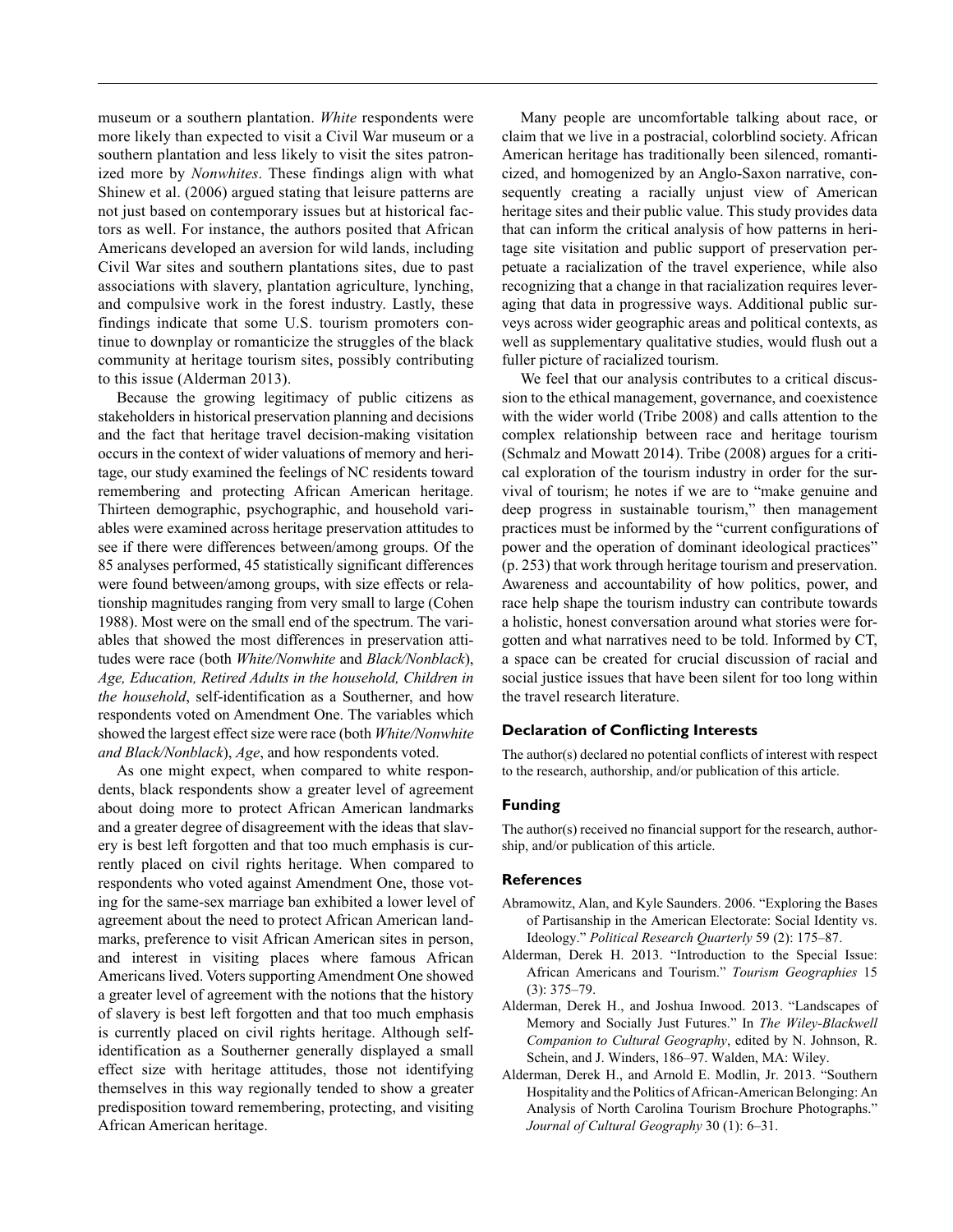- Agarwal, Vinod B., and Gilbert Yochum. 1999. "Tourist Spending and Race of Visitors." *Journal of Travel Research* 38 (2): 173–76.
- Barthel, Diane. 1989. "Historic Preservation: A Comparative Analyses." *Sociological Forum* 4 (1): 87–105.
- Barton, Alan W., and Sarah Leonard. 2010. "Incorporating Social Justice in Tourism Planning: Racial Reconciliation and Sustainable Community Development in the Deep South." *Journal of the Community Development Society* 41 (3): 298–322.
- Buzinde, Christine N., and Carla A. Santos. 2009. "Interpreting Slavery Tourism." *Annals of Tourism Research* 36 (3): 439–58.
- Butler, David L., Perry L. Carter, and Owen J. Dwyer. 2008. "Imagining Plantations: Slavery, Dominant Narratives, and the Foreign Born." *Southeastern Geographer* 48 (3): 288–302.
- Canton, Kellee, and Carla A. Santos. 2007. "Heritage Tourism on Route 66: Deconstructing Nostalgia." *Journal of Travel Research* 45 (4): 371–86.
- Carter, Perry L. 2008. "Coloured Places and Pigmented Holidays: Racialized Leisure Travel." *Tourism Geographies* 10 (3): 265–84.
- Causevic, Senija, and Paul Lynch. 2011. "Phoenix Tourism: Postconflict Tourism Role." *Annals of Tourism Research* 38 (3): 780–800.
- Coeterier, J. F. 2002. "Lay People's Evaluation of Historic Sites." *Landscape and Urban Planning* 59 (2): 111–23.
- Cohen, Jacob. 1988. *Statistical Power Analysis for the Behavioral Sciences*, 2nd ed. Hillsdale, NJ: Lawrence Erlbaum.
- Dwyer, Owen, and Derek H. Alderman. 2008. "Memorial Landscapes: Analytic Questions and Metaphors." *GeoJournal* 73:165–78.
- Dwyer, Owen, Butler, David, and Carter, Perry L. 2013. "Commemorative Surrogation and the American South's Changing Heritage Landscape." *Tourism Geographies* 15 (3): 424–443.
- Erickson, Brian, Corey W. Johson, and Beth D. Kivel. 2009. "Rocky Mountain National Park: History and Culture as Factors in African-American Park Visitation." *Journal of Leisure Research* 41 (4): 529–45.
- Eskew, Glenn T. 2001. "From Civil War to Civil Rights." *International Journal of Hospitality & Tourism Administration* 2 (3-4): 201–14.
- Floyd, Myron. 1999. "Race, Ethnicity and Use of the National Park System." *Social Science Research Review* 1 (2): 1–24.
- Goodman, Diane. 2000. "Motivating People from Privileged Groups to Support Social Justice." *Journal of Teachers College Record* 102 (6): 1061–85.
- Gotham, Kevin F. 2007. "Critical Theory and Katrina." *City* 11 (1): 81–99.
- Gotham, Kevin F. 2011. "Reconstructing the Big Easy: Racial Heritage Tourism in New Orleans." *Journal of Policy Research in Tourism, Leisure and Events* 3 (2): 109–20.
- Griffin, Larry J., and Ashley B. Thompson. 2003. "Enough about the Disappearing South: What about the Disappearing Southerner?" *Southern Cultures* 9 (3): 51–65.
- Guba, Egon G., and Yvonna S. Lincoln. 1994. "Competing Paradigms in Qualitative Research." In *Handbook of Qualitative Research*, edited by N. K. Denzin and Y. S. Lincoln, 105–17. Thousand Oaks, CA: Sage.
- Hemming, Judy. 2005. "National Security, Securitisation and the Thai Sex Industry: Is There a Link?" *Conference Papers— International Studies Association*, 1–22.
- Loewen, James. 1999. *Lies Across America: What Our Historic Sites Get Wrong*. New York, NY: The New Press.
- Kensbock, Sandra, Janis Bailey, Gayle Jennings, and Anoop Patiar. 2015. "Sexual Harassment of Women Working as Room Attendants within 5-Star Hotels." *Gender, Work & Organization* 22 (1): 36–50.
- Kibby, M. 2000. "Tourists on the Mother Road and the Information Superhighway." In *Expressions of Culture, Identity, and Meaning in Tourism: Reflections on International Tourism*, edited by M. Robinson, P. Long, N. Evans, R. Sharpley, and J. Swarbrooke, 139–49. Newcastle: University of Northumbria.
- Kincheloe, Joe, and Peter McLaren. 2003. "Rethinking Critical Theory and Qualitative Research." In *The Handbook of Qualitative Research*, edited by N. Denzin and S. Lincoln, 279–313. Thousand Oaks, CA: Sage.
- Koziol, Christopher. 2008. "Historic Preservation Ideology: A Critical Mapping of Contemporary Heritage Policy Discourse." *Preservation Education and Research* 1 (1): 41–50.
- Lawton, Laura J., and David B. Weaver. 2008. "Factors Associated with Non-visitation by Area Residents to Congaree National Park, South Carolina." *Journal of Park and Recreation Administration* 26 (4): 66–82.
- Lee, KangJae Jerry, and David Scott. 2015. "Racial Discrimination and African Americans' Travel Behavior: The Utility of Habitus and Vignette Technique." Presentation at the 2015 *Tourism Travel and Research Association* conference on June 15, Portland, Oregon.
- Mason, Randall. 2003. "Fixing Historic Preservation: A Constructive Critique of 'Significance.'" *Places-Massachusetts* 16 (1): 64–71.
- McGehee Nancy. 2012. "Oppression, Emancipation, and Volunteer Tourism: Research Propositions." *Annals of Tourism Research* 39 (1): 84–107.
- Nilsen, Heidi, and May-Britt Ellingsen. 2015. "The Power of Environmental Indifference. A Critical Discourse Analysis of a Collaboration of Tourism Firms." *Ecological Economics* 109:26–33.
- Philipp, Steven F. 1994. "Race and Tourism Choice: A Legacy of Discrimination?" *Annals of Tourism Research* 21 (3): 479–488.
- Philipp, Steven F. 1999. "Are We Welcome? African American Racial Acceptance in Leisure Activties and the Importance Given to Children's Lesiure." *Journal of Leisure Research* 31 (4): 385–403.
- Portia, Yaniv, Richard Butler, and David Arley. 2003. "Religion and Religiosity: A Holy Mess." *Current Issues in Tourism* 6 (4): 340–63.
- Schmalz, Dorothy L., and Rasul A. Mowatt. 2014. "The Unsettling Nature of Prejudice: An Introduction to the Special Issue." *Journal of Leisure Research* 46 (3): 245.
- Shinew, Kimberly J., Myron F. Floyd, and Diana Parry. 2004. "Understanding the Relationship between Race and Leisure Activities and Constraints: Exploring an Alternative Framework." *Leisure Sciences* 26 (2): 181–99.
- Shinew, Kimberly J., Stodoiska, Monika, Floyd, Myron, Hibbler, Maria A., Johnson, Cassandra, and Santos, Carla. 2006. "Race